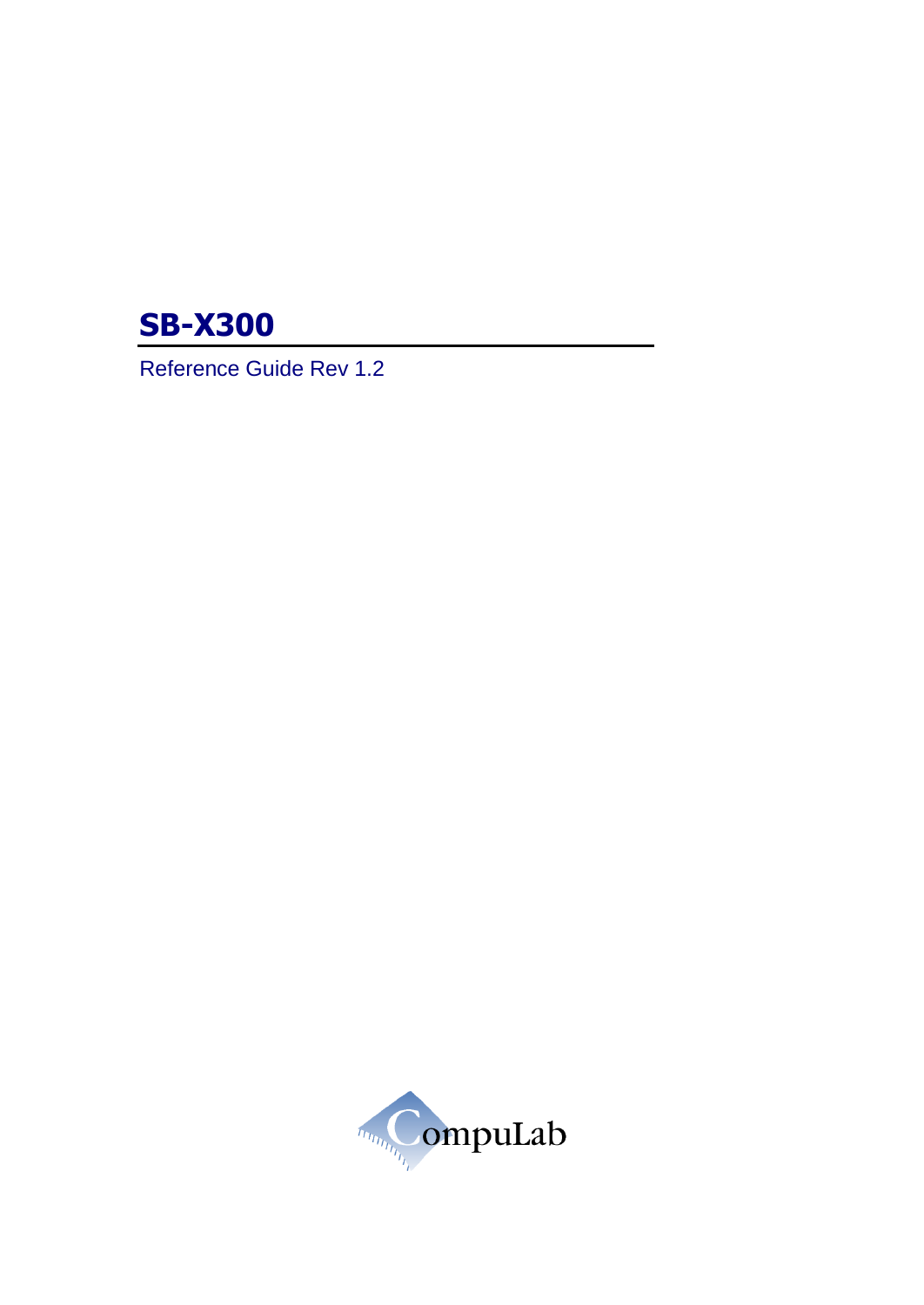© 2011 CompuLab Ltd.

All Rights Reserved. No part of this document may be photocopied, reproduced, stored in a retrieval system, or transmitted, in any form or by any means whether, electronic, mechanical, or otherwise without the prior written permission of CompuLab Ltd..

No warranty of accuracy is given concerning the contents of the information contained in this publication. To the extent permitted by law no liability (including liability to any person by reason of negligence) will be accepted by CompuLab Ltd., its subsidiaries or employees for any direct or indirect loss or damage caused by omissions from or inaccuracies in this document.

CompuLab Ltd. reserves the right to change details in this publication without notice.

Product and company names herein may be the trademarks of their respective owners.

CompuLab Ltd. P.O.B. 66 Nesher 36770 ISRAEL Tel: +972 (4) 8290100 http://www.compulab.co.il Fax: +972 (4) 8325251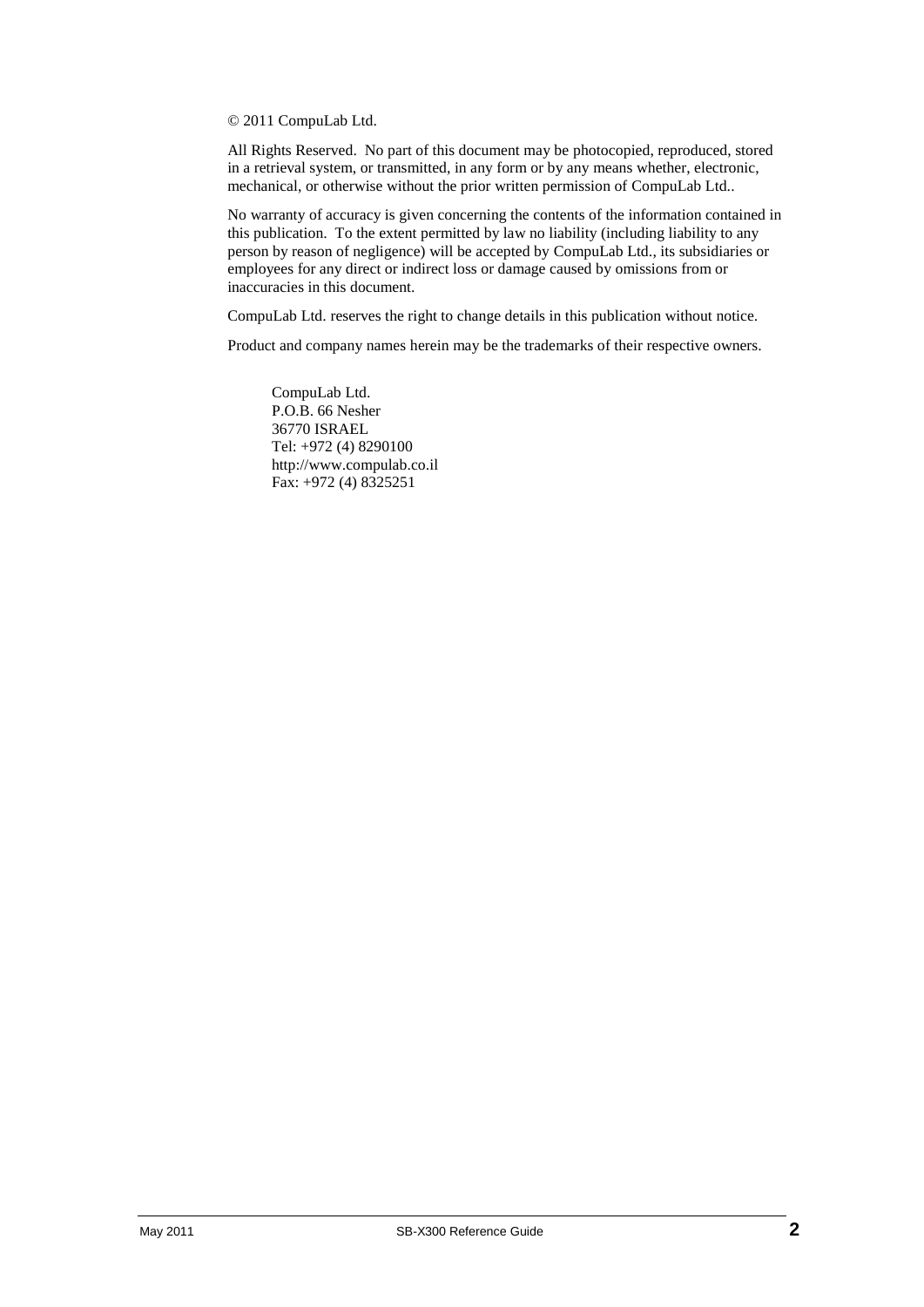

# **Table of Contents**

| $\mathbf{1}$            |       |        |  |
|-------------------------|-------|--------|--|
|                         | 1.1   |        |  |
|                         | 1.2   |        |  |
|                         | 1.3   |        |  |
| $\overline{2}$          |       |        |  |
|                         | 2.1   |        |  |
|                         | 2.2   |        |  |
|                         | 2.2.1 |        |  |
|                         | 2.2.2 |        |  |
|                         | 2.2.3 |        |  |
|                         | 2.2.4 |        |  |
| $\overline{\mathbf{3}}$ |       |        |  |
|                         | 3.1   |        |  |
|                         | 3.1.1 |        |  |
|                         | 3.1.2 |        |  |
|                         |       |        |  |
|                         | 3.2.1 |        |  |
|                         | 3.2.2 |        |  |
|                         | 3.2.3 |        |  |
|                         | 3.2.4 |        |  |
|                         | 3.2.5 |        |  |
|                         | 3.2.6 |        |  |
|                         | 3.2.7 |        |  |
|                         | 3.2.8 |        |  |
|                         | 3.2.9 |        |  |
|                         |       | 3.2.10 |  |
|                         |       | 3.2.11 |  |
|                         |       | 3.2.12 |  |
|                         |       | 3.2.13 |  |
|                         |       | 3.2.14 |  |
|                         |       | 3.2.15 |  |
|                         |       | 3.2.16 |  |
|                         |       | 3.2.17 |  |
|                         |       | 3.2.18 |  |
|                         |       | 3.2.19 |  |
|                         |       | 3.2.20 |  |
|                         | 3.3   |        |  |
|                         | 3.3.1 |        |  |
|                         | 3.3.2 |        |  |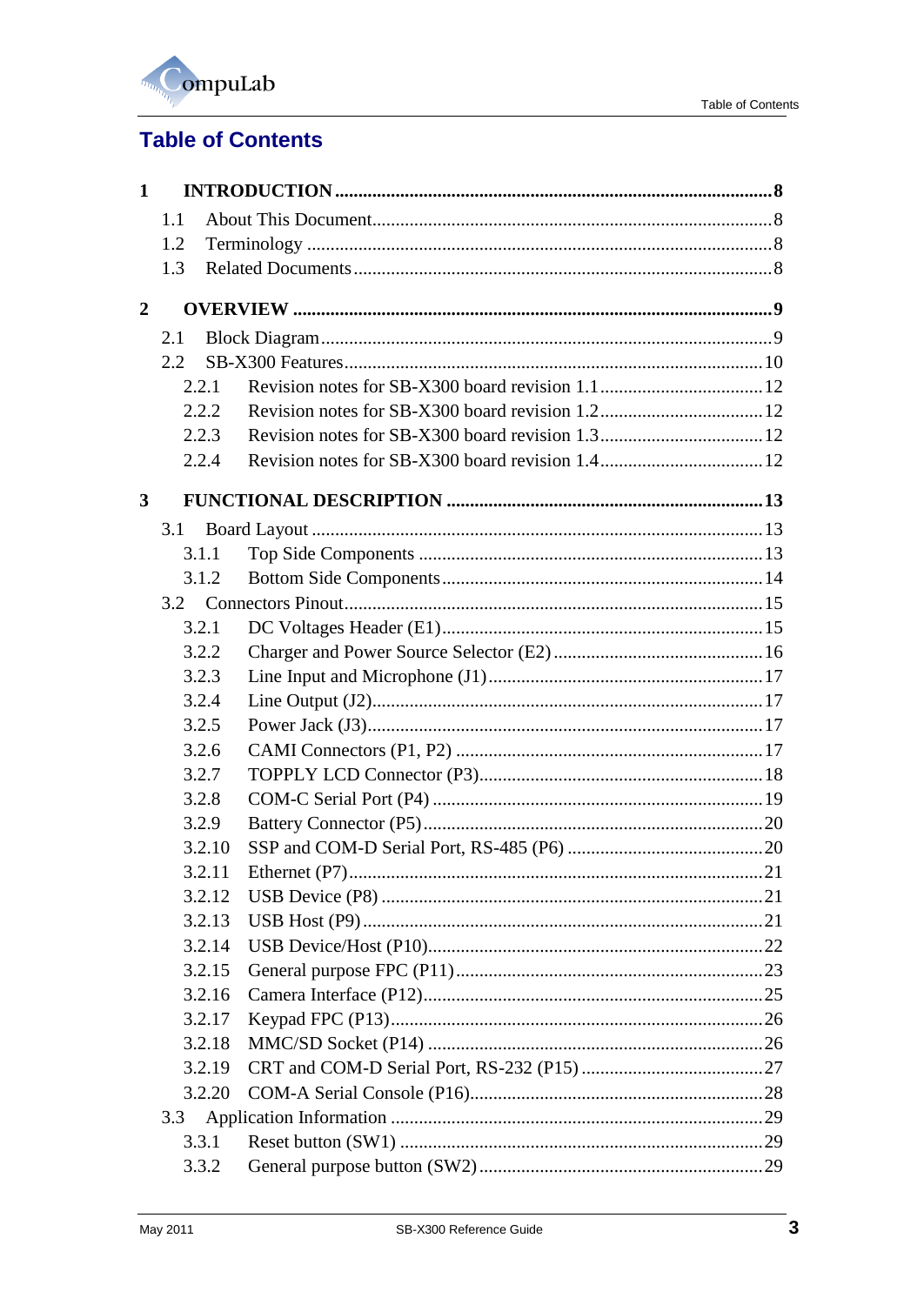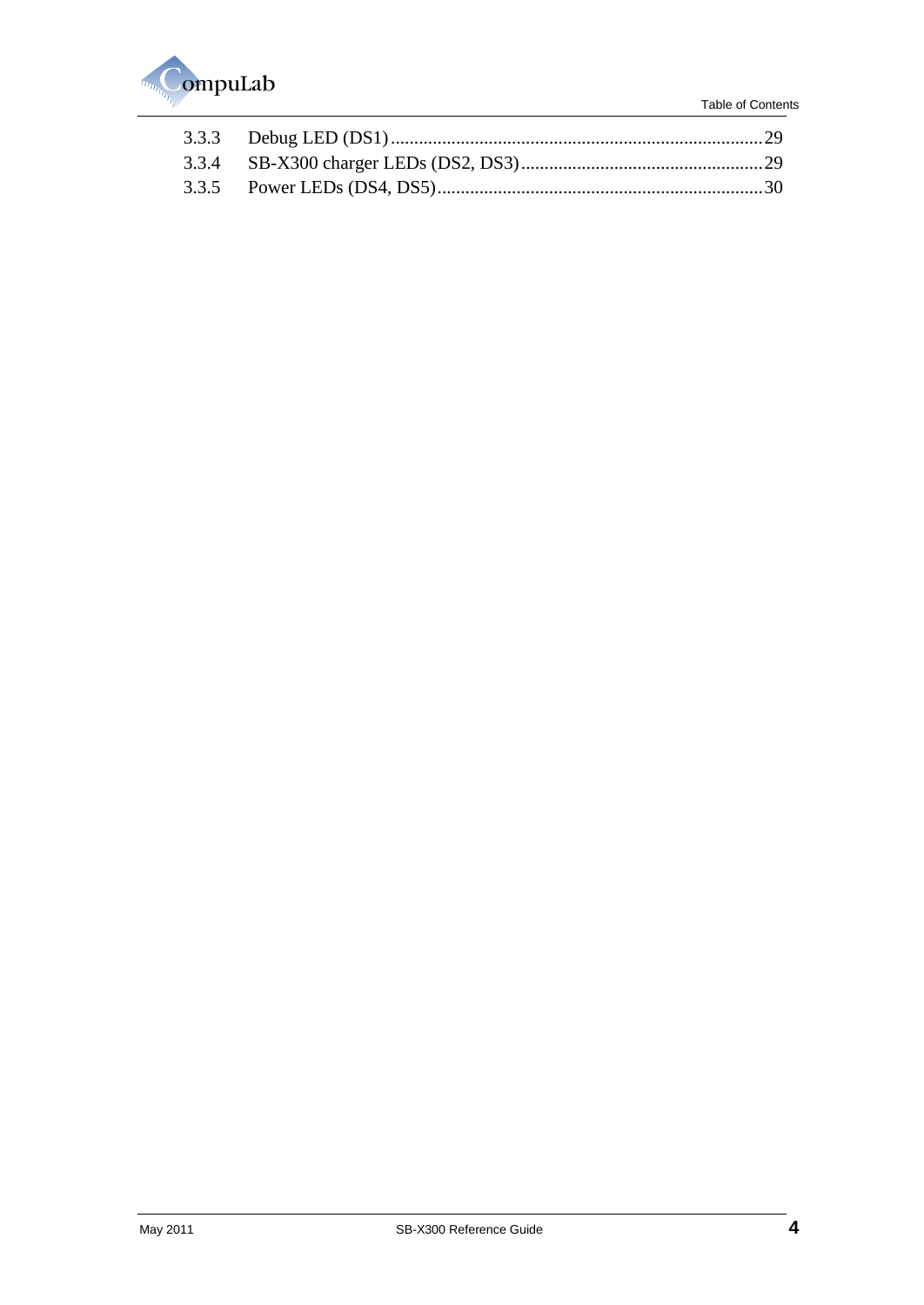

# **List of Figures**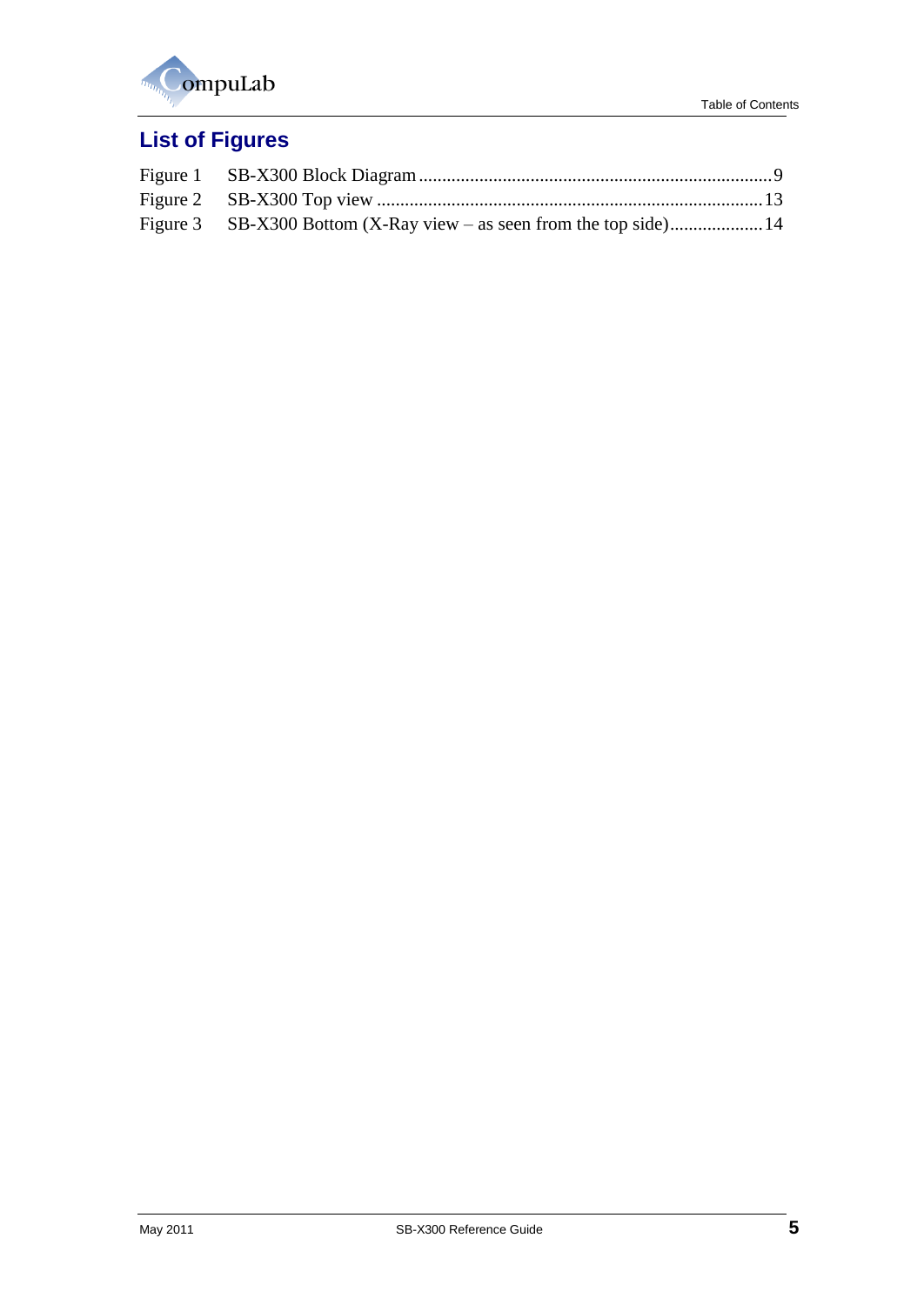

# **List of Tables**

| Electrical, Mechanical and Environmental Specifications 11 |
|------------------------------------------------------------|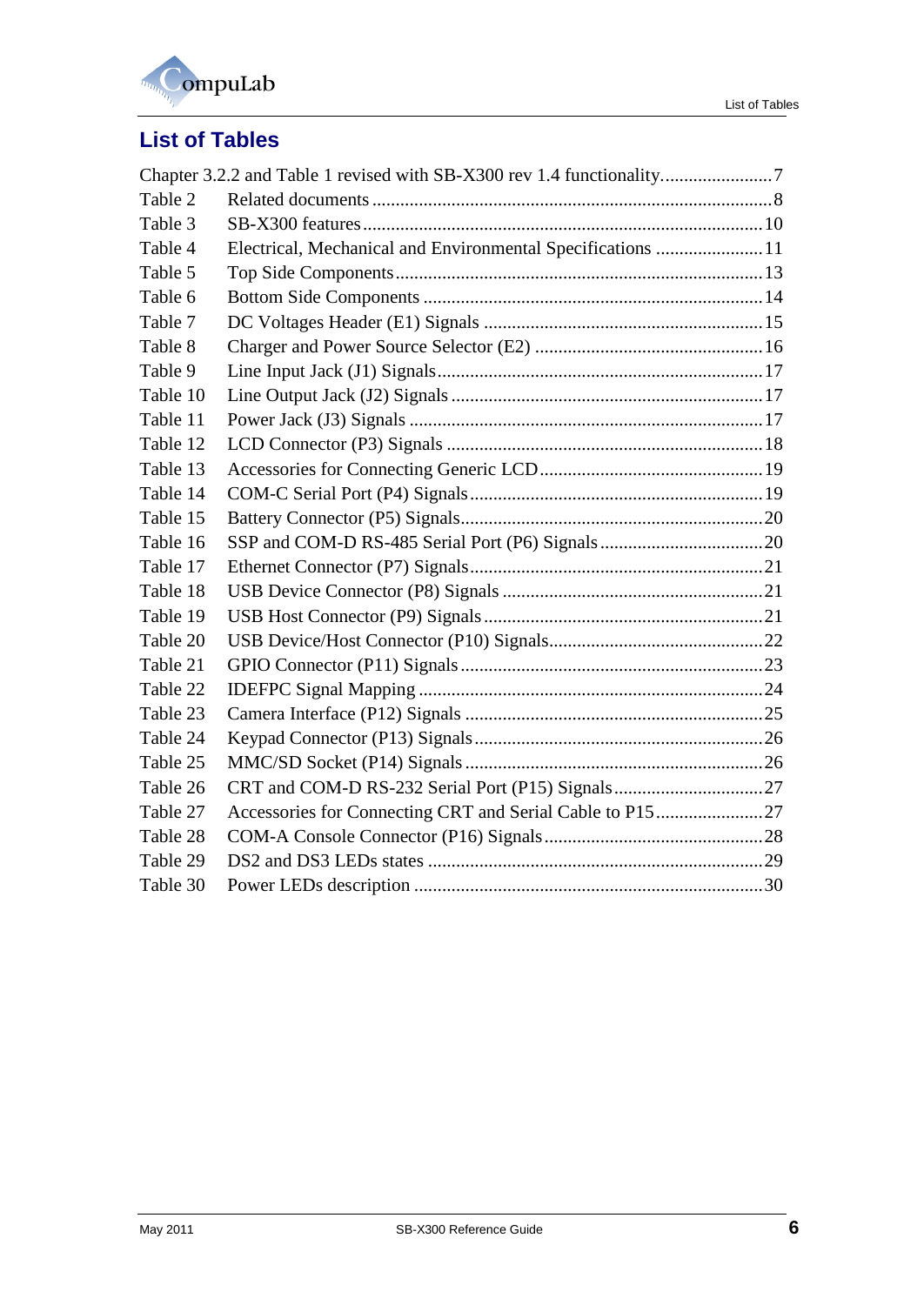

# **Document Revision Information**

| Date               | <b>Description</b>                                                                          |
|--------------------|---------------------------------------------------------------------------------------------|
| August 24, 2008    | Preliminary release                                                                         |
| September 9, 2008  | LCD connector pin count updated in the block diagram and features table                     |
| May 1, 2009        | SB-X300 Revision 1.1 introduced<br>Revision notes for SB-X300 board revision 1.1 on page 12 |
| August 11, 2009    | Chapter 3.2.15, General purpose FPC (P11), updated: adapter name<br>changed to IDEFPC       |
| September 27, 2009 | Table 22 IDEFPC Signal Mapping, added                                                       |
| May 12, 2010       | Power supply voltage upper limit changed to 4.2V.                                           |
| May 2011           | Document Layout Updated.                                                                    |
|                    | Added revision notes for SB-X300 rev 1.2 on page 9                                          |
|                    | Added revision notes for SB-X300 rev 1.3 on page 10                                         |
|                    | Added revision notes for SB-X300 rev 1.4 on page 10                                         |
|                    | Updated figures 2 and 3 with SB-X300 rev1.4 view.                                           |
|                    | Updated tables 5 and 6 with SB-X300 rev1.4 components.                                      |
|                    | Updated table 25 with Differences between SB-X300 board revisions.                          |
|                    | Chapter 3.2.2 and Table 1 revised with SB-X300 rev 1.4 functionality.                       |
|                    | Chapter 3.2.3 revised with SB-X300 rev 1.4 functionality.                                   |
|                    | Chapter 3.2.4 revised with SB-X300 rev 1.4 functionality.                                   |
|                    | Chapter 3.2.9 revised with SB-X300 rev 1.4 functionality.                                   |
|                    | Chapter 3.3.2 moved to chapter 3.3.3                                                        |
|                    | Added chapters 3.3.2, 3.3.4, 3.3.5                                                          |
|                    | Added tables 29 and 30.                                                                     |

<span id="page-6-1"></span><span id="page-6-0"></span>Please check for a newer revision of this manual at CompuLab's web site – <http://www.compulab.co.il/>. Compare the revision notes of the updated manual from the web site with those of the printed or electronic version you have.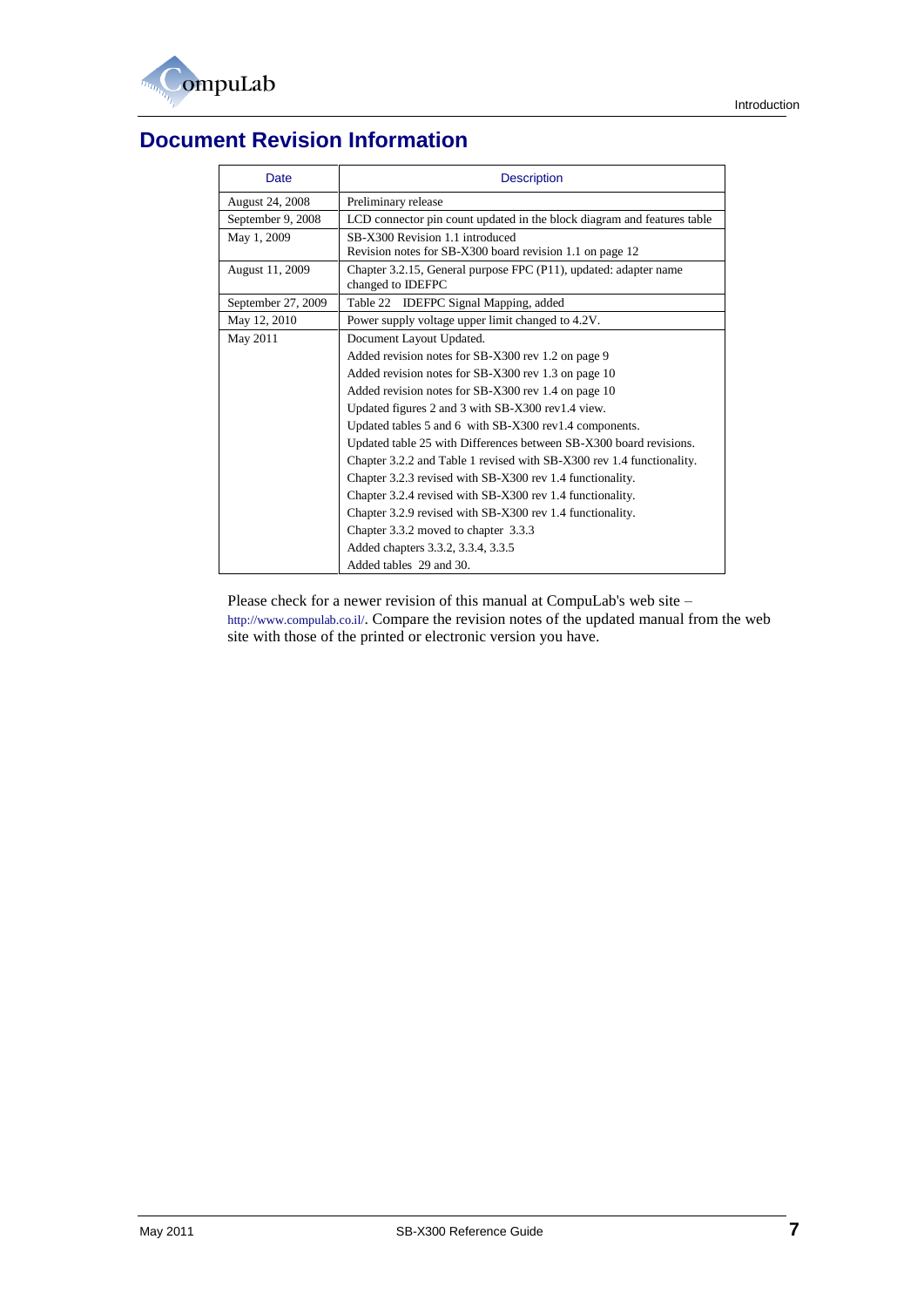

# **1 INTRODUCTION**

## <span id="page-7-0"></span>**1.1 About This Document**

This document is part of a set of reference documents providing information necessary to operate and program CompuLab's CM-X300 Embedded PC Module, which are listed under [Related Documents](#page-7-4) in this section.

Additional chapters are as follows:

- [2. Overview](#page-8-3)
- [3. Functional Description](#page-12-5)

# <span id="page-7-1"></span>**1.2 Terminology**

#### **Table 1 Acronyms**

| erm"        | <b>Description</b>                                                                                                                            |
|-------------|-----------------------------------------------------------------------------------------------------------------------------------------------|
| <b>CAMI</b> | CompuLab's Aggregated Module Interface. A standardized module connector interface<br>allowing interchangeability with other CM brand modules. |

# <span id="page-7-4"></span><span id="page-7-2"></span>**1.3 Related Documents**

For additional information not covered in this manual, refer to the documents listed in the [Table 2.](#page-7-5)

#### <span id="page-7-5"></span><span id="page-7-3"></span>**Table 2 Related documents**

| <b>Document</b>                   | Location                                          |
|-----------------------------------|---------------------------------------------------|
| X300 Products Developer Resources | http://compulab.co.il/x300/html/x300-developer.py |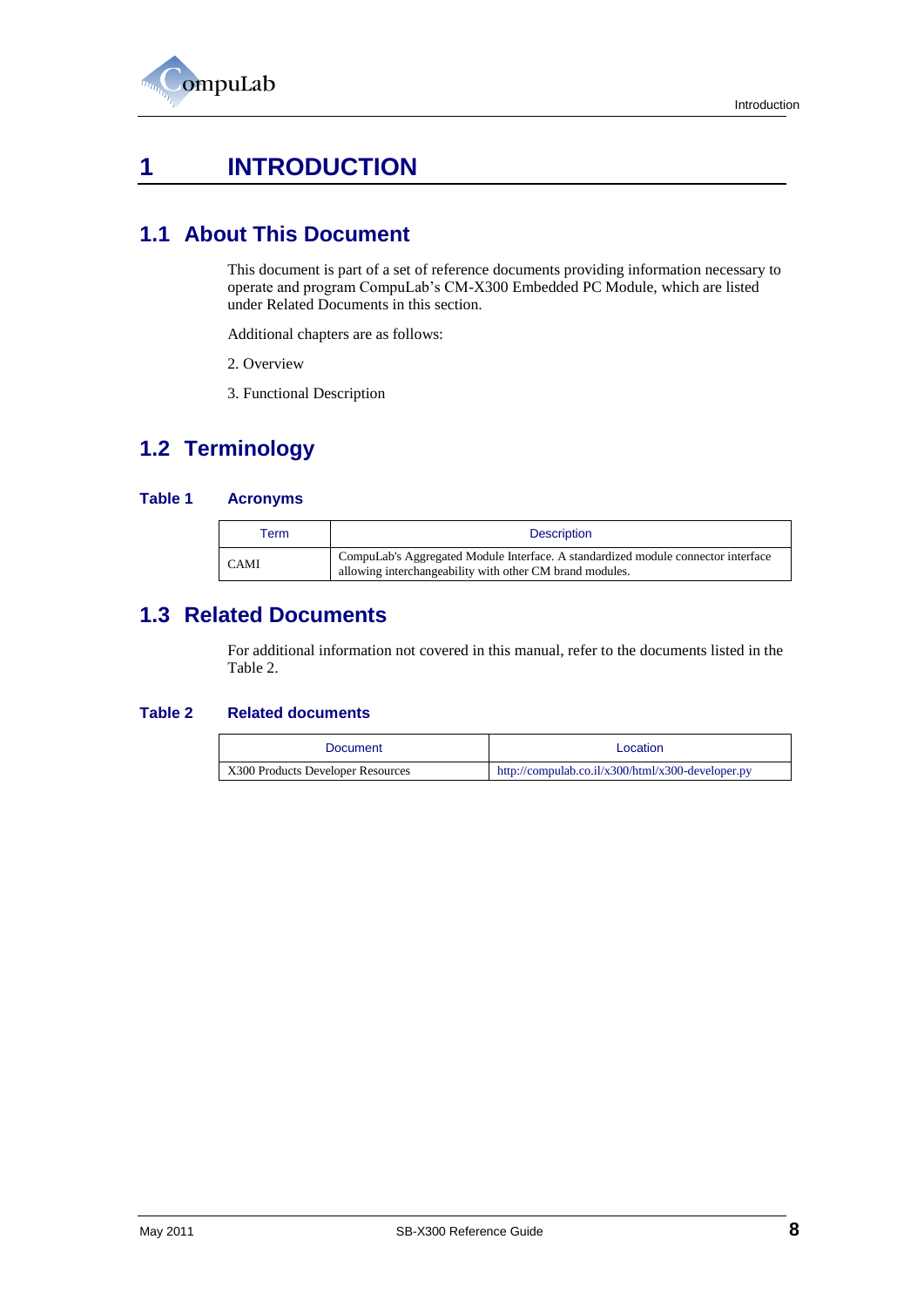

# <span id="page-8-3"></span><span id="page-8-0"></span>**2 OVERVIEW**

# <span id="page-8-1"></span>**2.1 Block Diagram**

### <span id="page-8-2"></span>**Figure 1 SB-X300 Block Diagram**

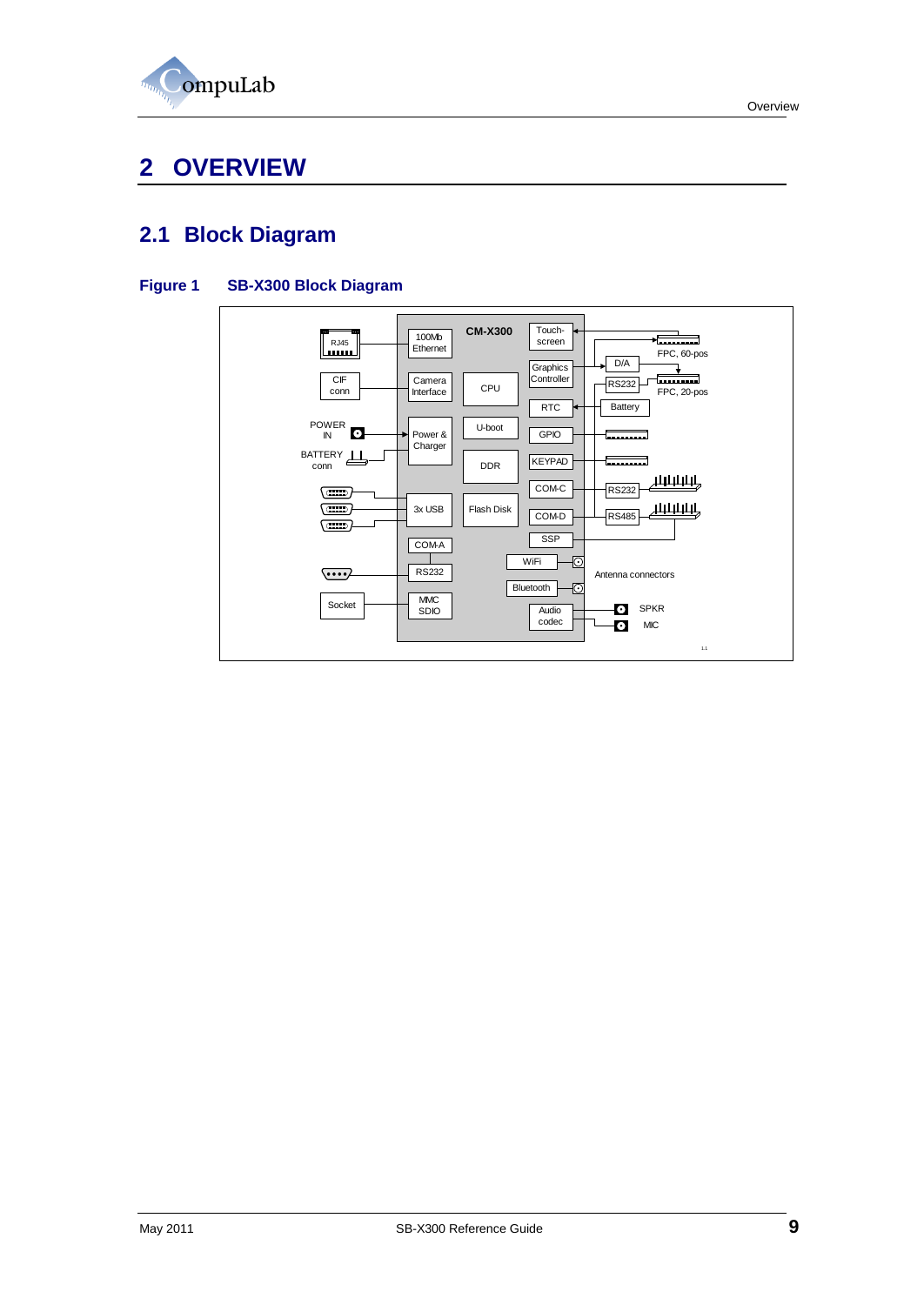# <span id="page-9-0"></span>**2.2 SB-X300 Features**

The SB-X300 serves as a carrier card for the CM-X300 module. It features interface connectors for the majority of CM-X300 functions and adds some additional functionality which makes the SB-X300 and CM-X300 bundle a complete system-onboard.

#### <span id="page-9-1"></span>**Table 3 SB-X300 features**

SB-X300 doesn't have assembling options. The "CM Option" column specifies the P/N code of CM-X300 required to have the particular feature.

| Feature                                         | Specification                                                                                                            | <b>CM</b><br>Option |
|-------------------------------------------------|--------------------------------------------------------------------------------------------------------------------------|---------------------|
| <b>CPU</b><br><b>SDRAM</b><br><b>Flash Disk</b> | See Feature List of CM-X300 module                                                                                       |                     |
| Serial port A                                   | Rx/Tx only, RS-232 levels, mini-serial connector                                                                         | $+$                 |
| Serial port C                                   | Full modem controls, RS-232 levels, standard 10-pin header, adapter to<br>$DB-9$                                         | $+$                 |
| Serial port D                                   | $Rx/Tx + RTS/CTS, RS-232/422/485$ levels, standard 10-pin header                                                         | $+$                 |
| LAN                                             | One 100 Mbps Ethernet port. DM9000A controller. RJ-45 connector<br>and activity LED's                                    | E                   |
| LCD Panel                                       | STN and TFT panel support. 60-pos FPC connector for direct interface<br>to certain TFT panels. 22mA backlight converter. | $+$                 |
| CRT interface                                   | Through video DAC                                                                                                        | $+$                 |
| <b>GPIO</b>                                     | 22 lines, on FPC or 100-mil header.                                                                                      | $+$                 |
| Host USB                                        | Two host ports, 12 Mbps, front panel connectors. One of ports is shared<br>with Bluetooth interface.                     | $+$                 |
| Slave USB                                       | Slave USB-2 (480 Mbps) dedicated port. Shared with camera interface<br>on non-PXA310 configured modules.                 | $+$                 |
| <b>Touch Panel</b>                              | Part of Wolfson W9712L controller for resistive panels. Interface to<br>LCD panel                                        | AT                  |
| Sound $I/O$                                     | Part of Wolfson W9712L controller, line input (stereo) and microphone<br>(mono), speakers (stereo) jacks                 | AT                  |
| <b>RTC Battery</b>                              | Real time clock component on CM-X300, operated from lithium battery<br>on $SB-X300$                                      | $+$                 |
| WiFi                                            | WiFi interface, including on-board antenna & connectors, provided by<br><b>CM-X300</b>                                   | W                   |
| Bluetooth                                       | Bluetooth interface, including on-board antenna & connectors, provided<br>by CM-X300                                     | W                   |
| Video Input                                     | Camera interface, shared with USB device interface on non-PXA310<br>configured modules.                                  | $+$                 |
| SDIO / MMC                                      | Two interfaces supported                                                                                                 |                     |

"+" means that the feature is always available, regardless of P/N code.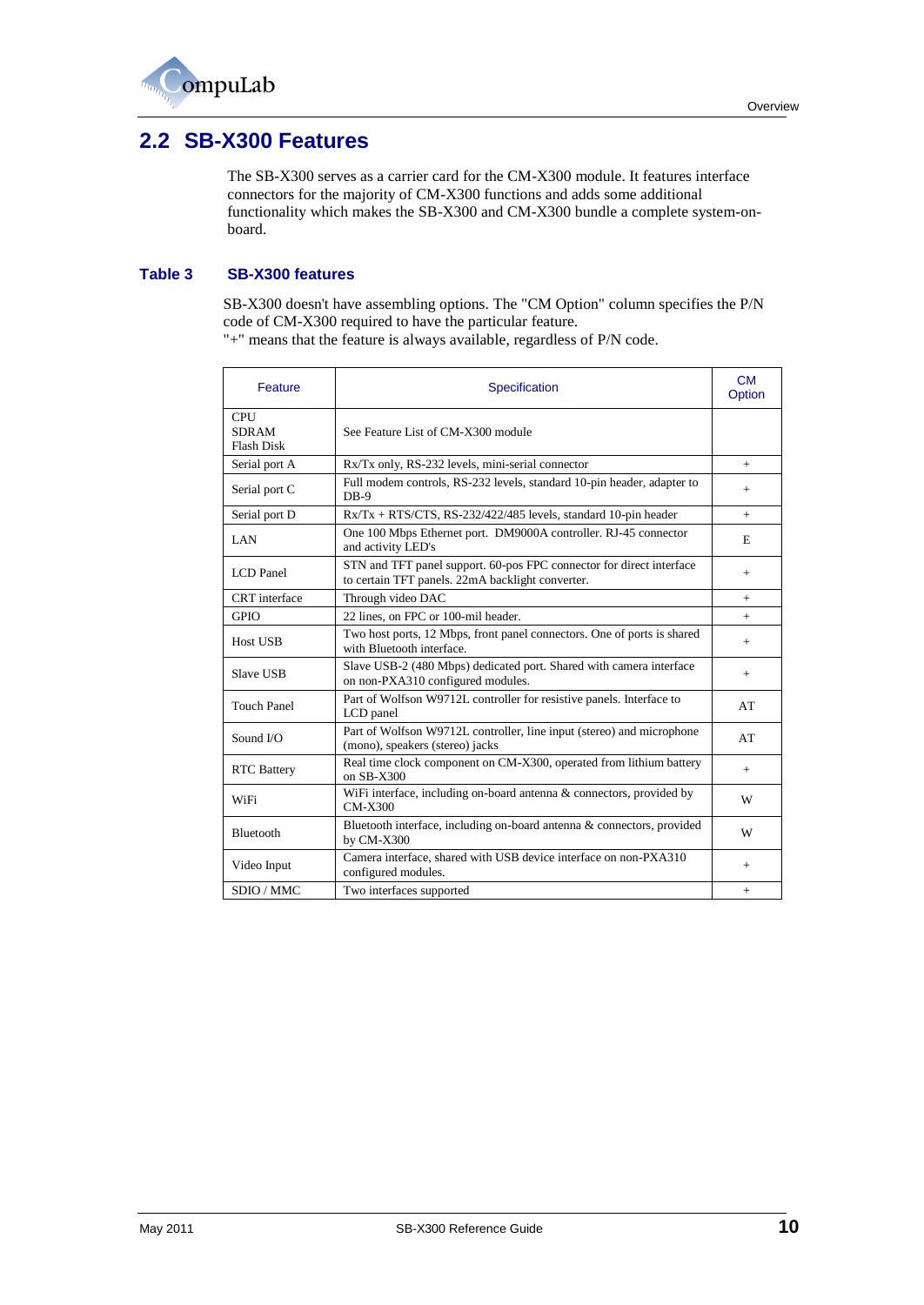## <span id="page-10-0"></span>**Table 4 Electrical, Mechanical and Environmental Specifications**

| Supply Voltage        | High efficiency switched power supply in battery operation mode.<br>Support of sleep mode.<br>Unregulated 3.3 to 4.2 volt input from battery or regulated 5V from wall<br>adapter. |
|-----------------------|------------------------------------------------------------------------------------------------------------------------------------------------------------------------------------|
| Power Consumption     | 2W to 5W in full activity, depending on CPU speed and selected<br>features.<br>Below 50mW in sleep mode                                                                            |
| <b>Dimensions</b>     | $87 \text{ mm}$ (L) x 68.5 mm (W) x 19.5 mm (H)                                                                                                                                    |
| Weight                | 48 grams                                                                                                                                                                           |
| Operation temp (case) | Commercial: $0^{\circ}$ to $70^{\circ}$ C<br>Extended : -20 $^{\circ}$ to 70 $^{\circ}$ C<br>Industrial : -40 $^{\circ}$ to 85 $^{\circ}$ C                                        |
| Storage temperature   | -40 $\degree$ to 85 $\degree$ C                                                                                                                                                    |
| Relative humidity     | 10% to 90% (operation)<br>$05\%$ to 95% (storage)                                                                                                                                  |
| <b>Shock</b>          | $50G/20$ ms                                                                                                                                                                        |
| Vibration             | $20G / 0 - 600 Hz$                                                                                                                                                                 |
| <b>MTBF</b>           | $>100,000$ hours                                                                                                                                                                   |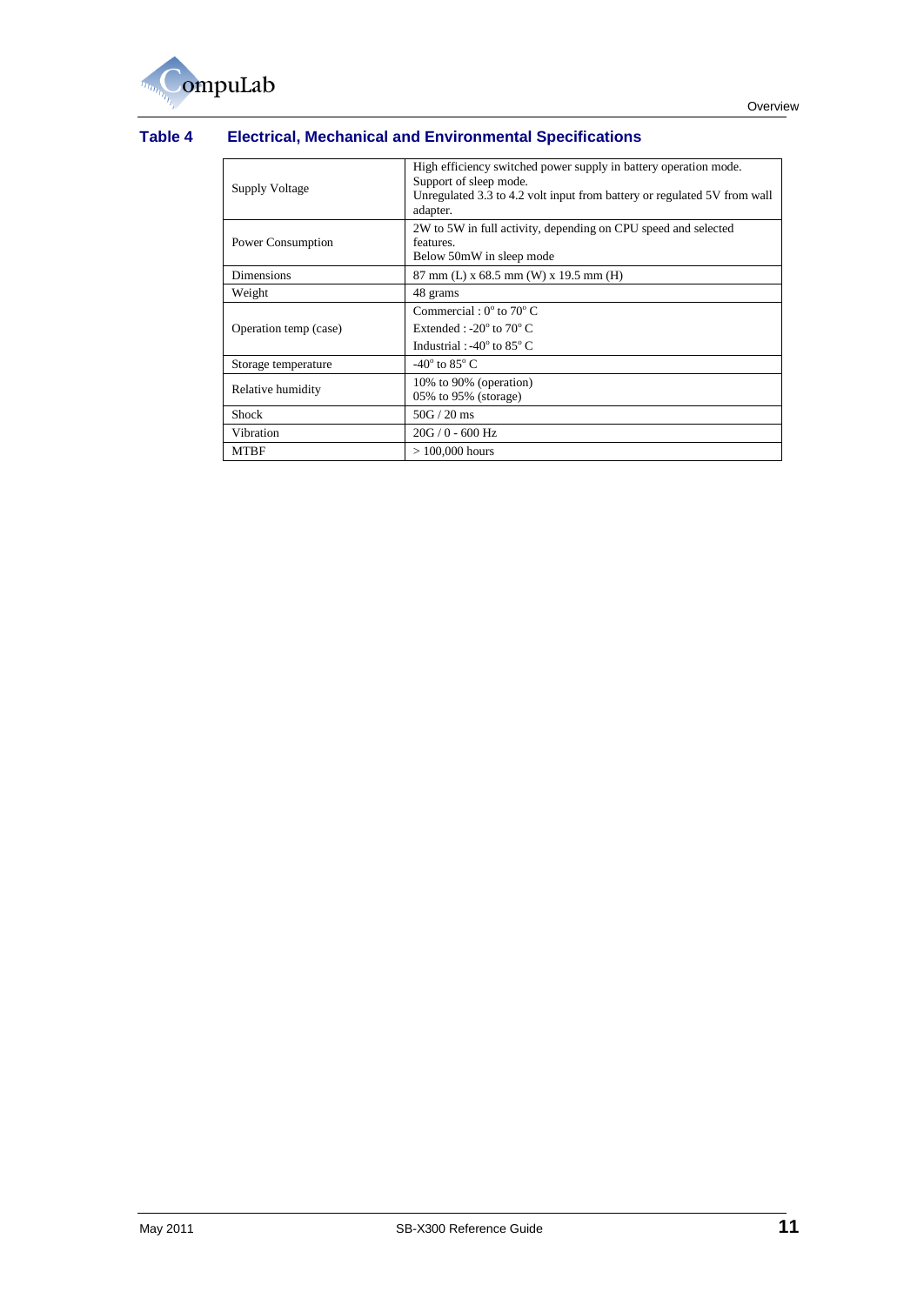

## <span id="page-11-4"></span><span id="page-11-0"></span>**2.2.1 Revision notes for SB-X300 board revision 1.1**

- 2.5mm audio sockets replaced with 3.5mm sockets
- LCD backlight circuit enabled
- 3.3V and 5V power header added for connecting external devices
- Battery and CM-X300 charger support enabled
- CRT display connector added

## <span id="page-11-1"></span>**2.2.2 Revision notes for SB-X300 board revision 1.2**

- Silk labels for connectors and switches printed on the board.
- Improved reliability of backlight and RS-232 circuits
- SD-Socket circuit changed
- Improved board power circuit.
- Added an additional battery charger and supervisor.
- **•** Improved power circuit
- A general purpose push button added.
- USB OTG power is now applied by CM-X300 PMIC.

### <span id="page-11-2"></span>**2.2.3 Revision notes for SB-X300 board revision 1.3**

- SB-X300 baseboard charger functionality improved.
- Main power source LED added
- SD-Socket circuit changed
- Charger selector jumper circuit improved
- **Improved LCD Backlight circuit**
- General purpose pushbutton functionality improved
- Improved power circuit

### <span id="page-11-3"></span>**2.2.4 Revision notes for SB-X300 board revision 1.4**

- SB-X300 baseboard charger functionality improved.
- Main power source LED added
- Improved LCD Backlight circuit
- General purpose push button functionality improved
- Improved power circuit to support on-the fly power source alteration (When E2 is not populated).
- Reduced static noise on audio I/O.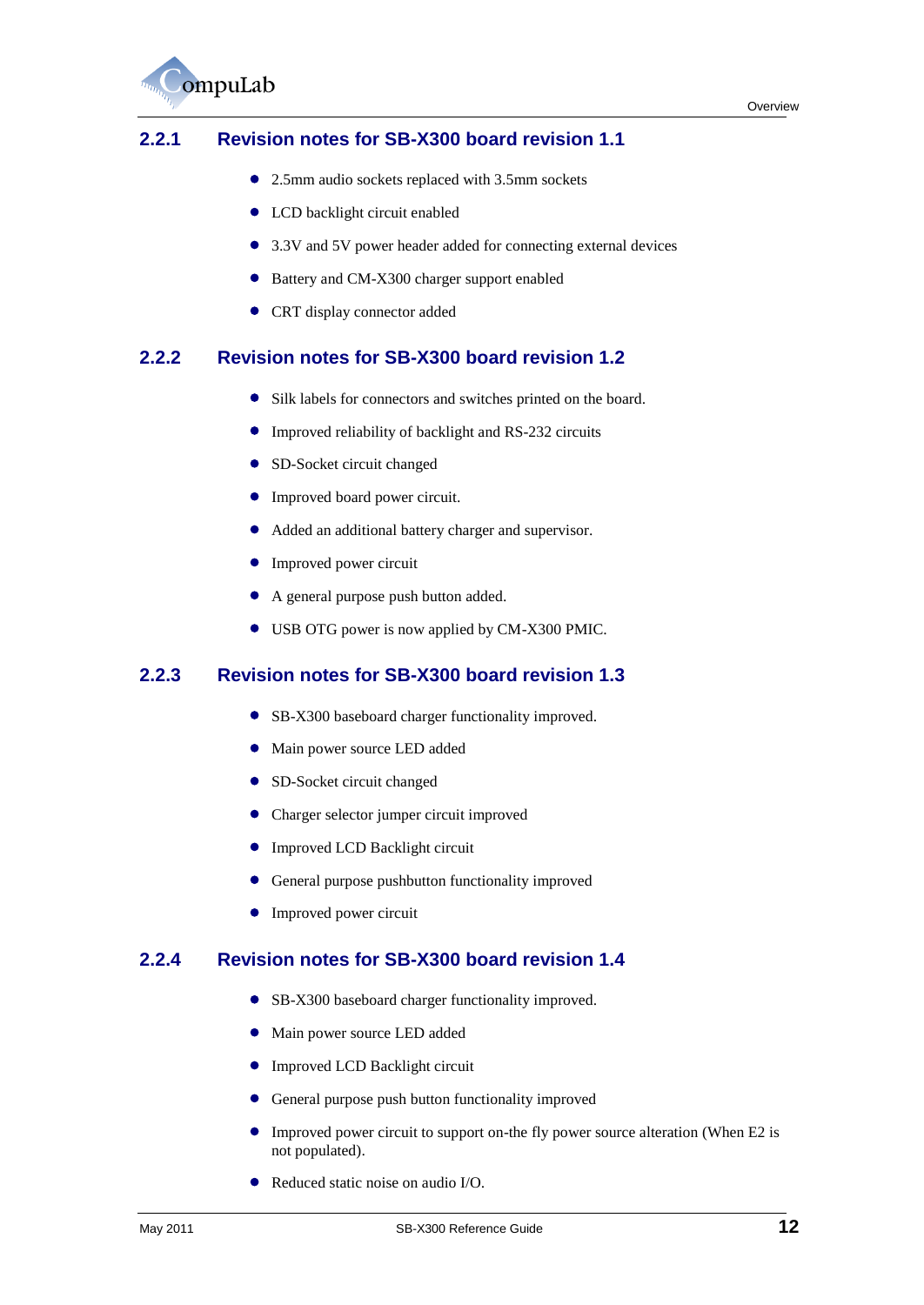

# <span id="page-12-5"></span><span id="page-12-0"></span>**3 FUNCTIONAL DESCRIPTION**

# <span id="page-12-1"></span>**3.1 Board Layout**

## <span id="page-12-2"></span>**3.1.1 Top Side Components**

[Figure 2](#page-12-3) shows the top side of SB-X300. The top side components are listed in [Table 5.](#page-12-4)

#### <span id="page-12-3"></span>**Figure 2 SB-X300 Top view**



#### <span id="page-12-4"></span>**Table 5 Top Side Components**

| Reference       | <b>Function</b>                                                 |  |
|-----------------|-----------------------------------------------------------------|--|
| E1              | Header for connecting power to external devices (not assembled) |  |
| E2              | Charger select jumper                                           |  |
| J1              | Line input/microphone jack                                      |  |
| J2              | Line output jack                                                |  |
| J3              | Power jack                                                      |  |
| P1, P2          | CAMI connectors A, B accordingly                                |  |
| P3              | LCD connector                                                   |  |
| <b>P4</b>       | COM-C serial port header (full UART)                            |  |
| P5              | <b>Battery connector</b>                                        |  |
| <b>P6</b>       | SSP and COM-D serial port header (RS-485)                       |  |
| P7              | <b>LAN</b> socket                                               |  |
| P8              | USB device connector                                            |  |
| P <sub>9</sub>  | USB host connector                                              |  |
| P <sub>10</sub> | <b>USB OTG connector</b>                                        |  |
| SW <sub>1</sub> | <b>Reset button</b>                                             |  |
| SW <sub>2</sub> | General purpose push button                                     |  |
| DS4             | Main power LED                                                  |  |
| DS <sub>5</sub> | 3.3V power LED                                                  |  |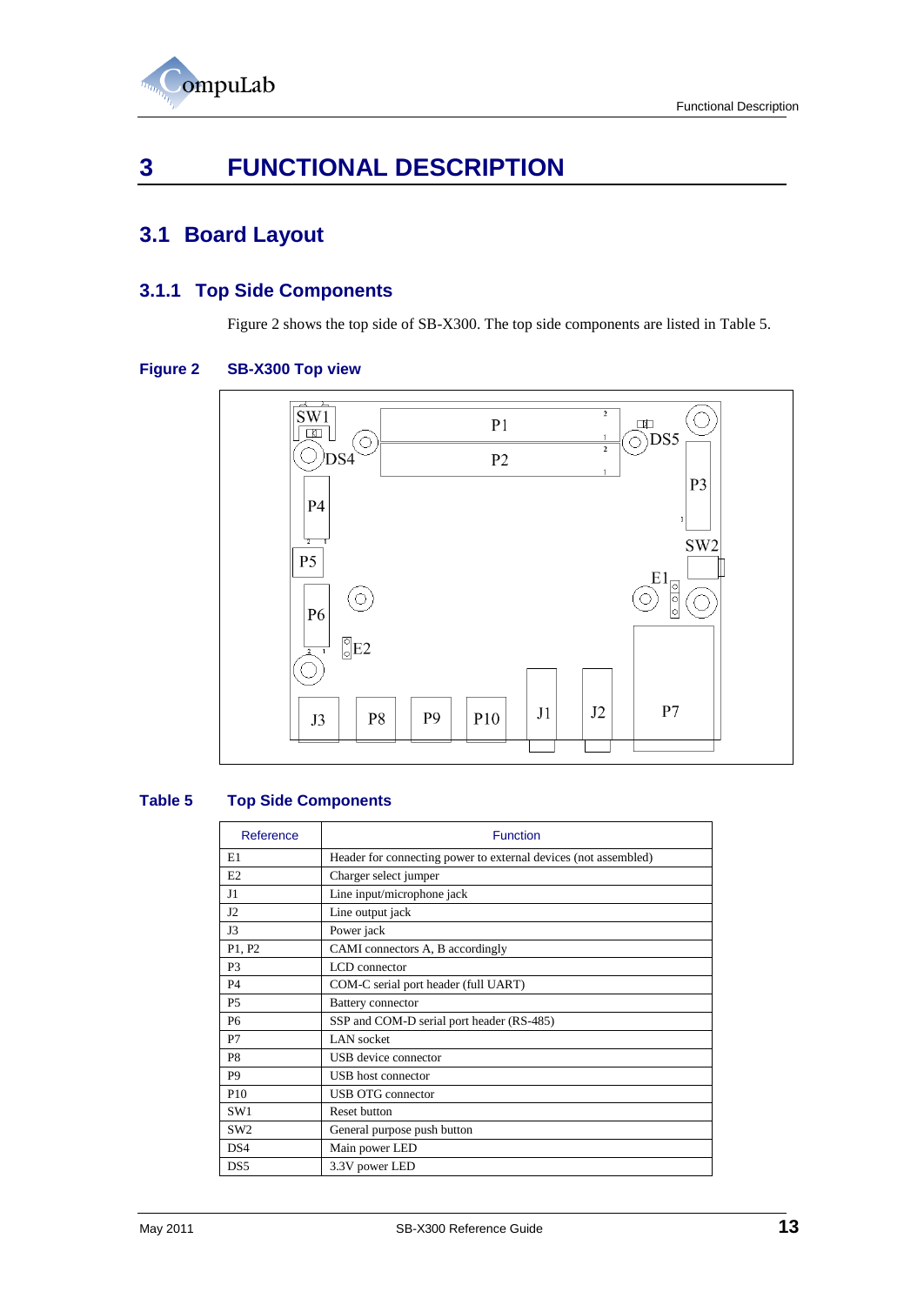

## <span id="page-13-0"></span>**3.1.2 Bottom Side Components**

[Figure 3](#page-13-1) shows the bottom side of SB-X300 board revision 1.4. The bottom side components are listed in [Table 6.](#page-13-2)

## (O Ó  $P11$  $P12$  $BT1$  $\triangleleft$ (O)  $\circ$  $P13$ P15 DS3 DS2 DS1 P14 P<sub>16</sub>  $\Box$ ╗

### <span id="page-13-1"></span>**Figure 3 SB-X300 Bottom (X-Ray view – as seen from the top side)**

#### <span id="page-13-2"></span>**Table 6 Bottom Side Components**

| Reference       | <b>Function</b>                |  |
|-----------------|--------------------------------|--|
| DS <sub>1</sub> | General purpose LED            |  |
| DS2             | SB-X300 charger fault LED      |  |
| DS3             | SB-X300 charger status LED     |  |
| BT1             | RTC Backup battery             |  |
| P <sub>11</sub> | GPIO connector                 |  |
| P <sub>12</sub> | Camera Interface connector     |  |
| P <sub>13</sub> | Keypad connector               |  |
| P <sub>14</sub> | SDIO socket                    |  |
| P <sub>15</sub> | CRT connector                  |  |
| P <sub>16</sub> | COM-A serial console connector |  |

**NOTE: For board layout of SB-X300 revisions other than 1.4 please refer to SB-X300 design section in the CM-X300 developer resources page at <http://www.compulab.co.il/>.**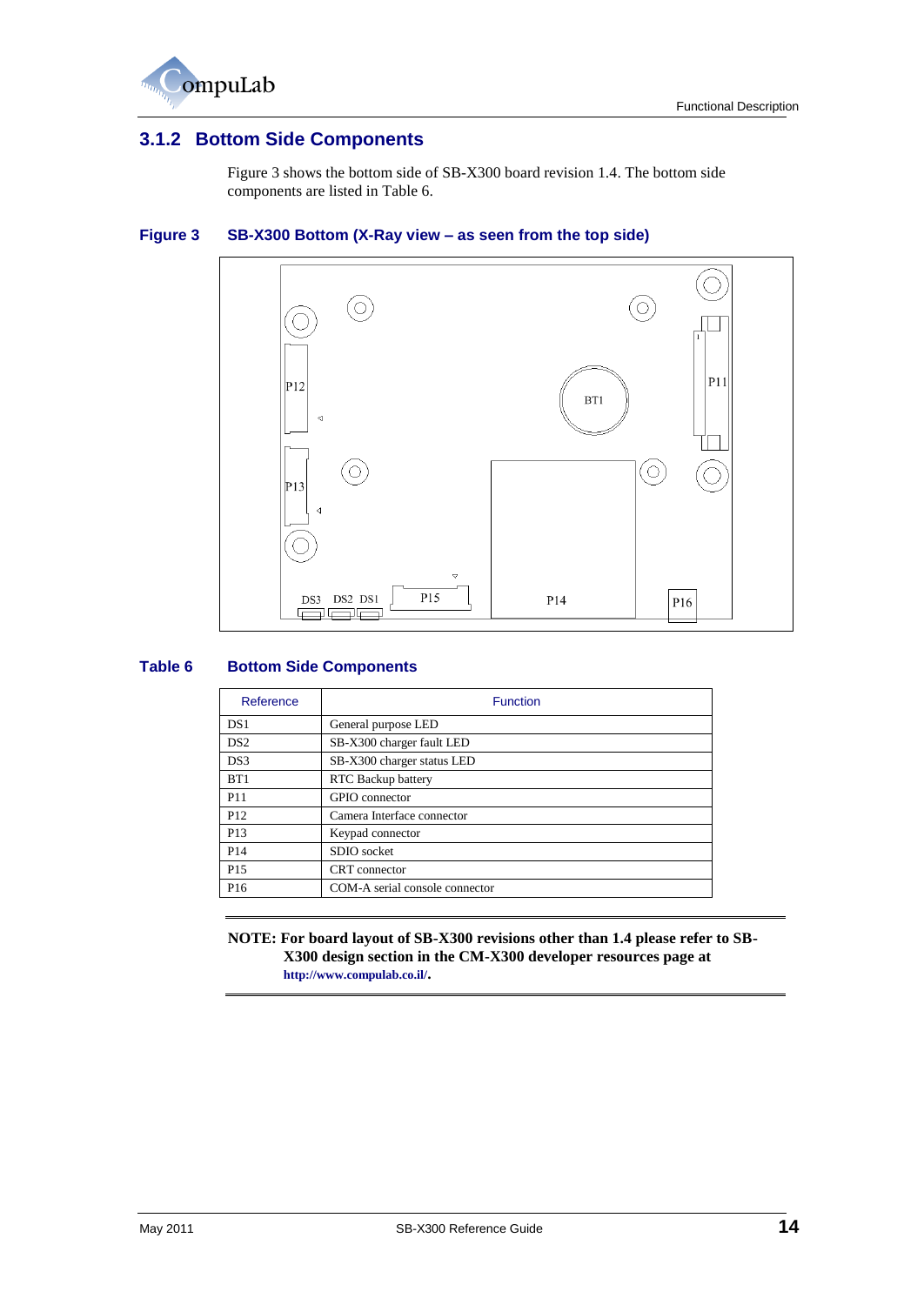

# <span id="page-14-0"></span>**3.2 Connectors Pinout**

## <span id="page-14-1"></span>**3.2.1 DC Voltages Header (E1)**

Header is used for routing SB-X300's internal 5V and 3.3V supplies to external devices such as LCD, if required. Not assembled by default.

### <span id="page-14-2"></span>**Table 7 DC Voltages Header (E1) Signals**

| Pin | Signal             | <b>Description</b> |
|-----|--------------------|--------------------|
|     | VCC <sub>3</sub> 3 | 3.3V supply        |
|     | GND                | <b>GND</b>         |
|     | VCC <sub>5</sub>   | 5.0V supply        |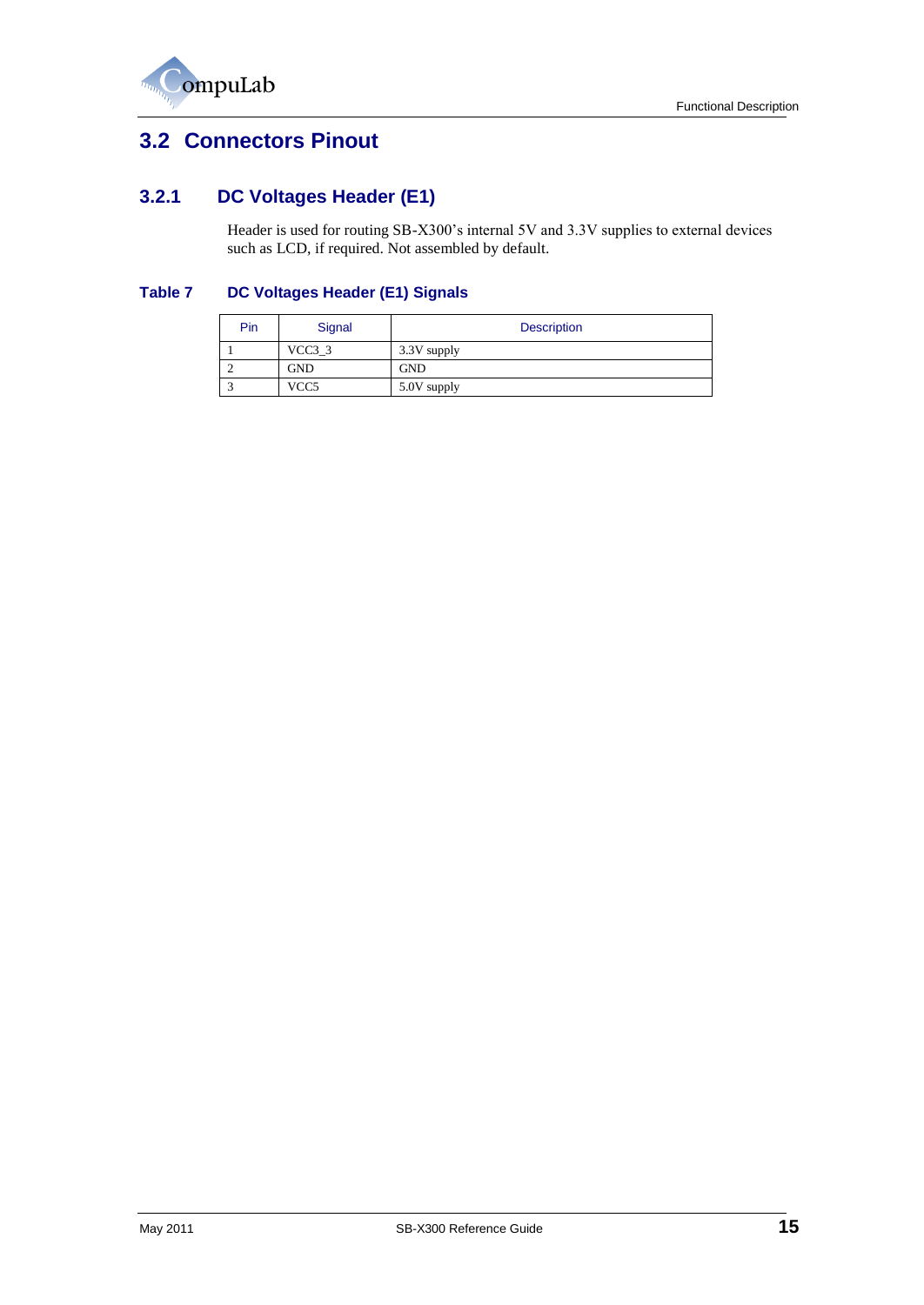

## <span id="page-15-0"></span>**3.2.2 Charger and Power Source Selector (E2)**

The main power source of SBC-X300 may be one of the following:

- Wall adapter 5V DC through connector J3
- Lithium battery 3.6V through connector P5

When SBC-X300 draws its power from a lithium battery, one of the two integrated battery chargers may be used to recharge the battery.

- SB-X300 battery charger, software independent.
- CM-X300 battery charger, software controlled.

Both chargers use the 5V (when available) at J3 to charge the battery at P5.

#### **NOTE: SB-X300 board revision 1.1 or older do not feature a battery charger. Only CM-X300 battery charger may be used with SB-X300 revision 1.1**

#### <span id="page-15-1"></span>**Table 8 Charger and Power Source Selector (E2)**

|            |                                     | SBC-X300 will not start until a valid battery is connected to P5<br>4.                                   |  |
|------------|-------------------------------------|----------------------------------------------------------------------------------------------------------|--|
| $2 - 3$    | 1.1                                 | 3.<br>It is highly recommended to prevent battery voltage from dropping lower<br>than 3.3V at all times. |  |
|            |                                     | activated by software.                                                                                   |  |
|            |                                     | $\overline{2}$ .<br>When a DC 5V source is available at J3, CM-X300 battery charger may be               |  |
|            |                                     | 1.<br>System is powered off.<br>Battery connected to P5 is the main power source of SBC-X300.<br>1.      |  |
|            | 1.1                                 | CM-X300 battery charger is disabled.                                                                     |  |
| N.A.       | 1.2 or newer                        | 2.<br>When both sources are available, battery charging by SB-X300 charger is enabled.<br>3.             |  |
|            |                                     | 1.<br>Either a battery at P5 or a DC 5V at J3 is the main power source of SBC-X300.                      |  |
|            |                                     | 3.<br>Battery should not be connected to P5.                                                             |  |
|            | 1.1                                 | 2.<br>CM-X300 battery charger is disabled.                                                               |  |
|            |                                     | DC 5V at J3 is the main power source of SBC-X300.<br>1.                                                  |  |
|            |                                     | 5.<br>SBC-X300 will not start until a valid battery is connected to P5                                   |  |
| $1 - 2$    |                                     | 4.<br>It is highly recommended to prevent battery voltage from dropping lower<br>than 3.3V at all times. |  |
|            | 1.2 or newer                        | 3.<br>SB-X300 battery charger is disabled.                                                               |  |
|            |                                     | activated by software.                                                                                   |  |
|            |                                     | $\overline{2}$ .<br>When a DC 5V source is available at J3, CM-X300 battery charger may be               |  |
|            |                                     | Battery connected to P5 is the main power source of SBC-X300.<br>1.                                      |  |
| E2<br>Pos. | <b>SB-X300</b><br>hoard<br>revision | Notes/Limitations                                                                                        |  |

#### **NOTE: On the fly alteration of jumper E2 setting is not supported**

**NOTE: For more information on CM-X300 (software controlled) battery charger please refer to CM-X300 reference manual.**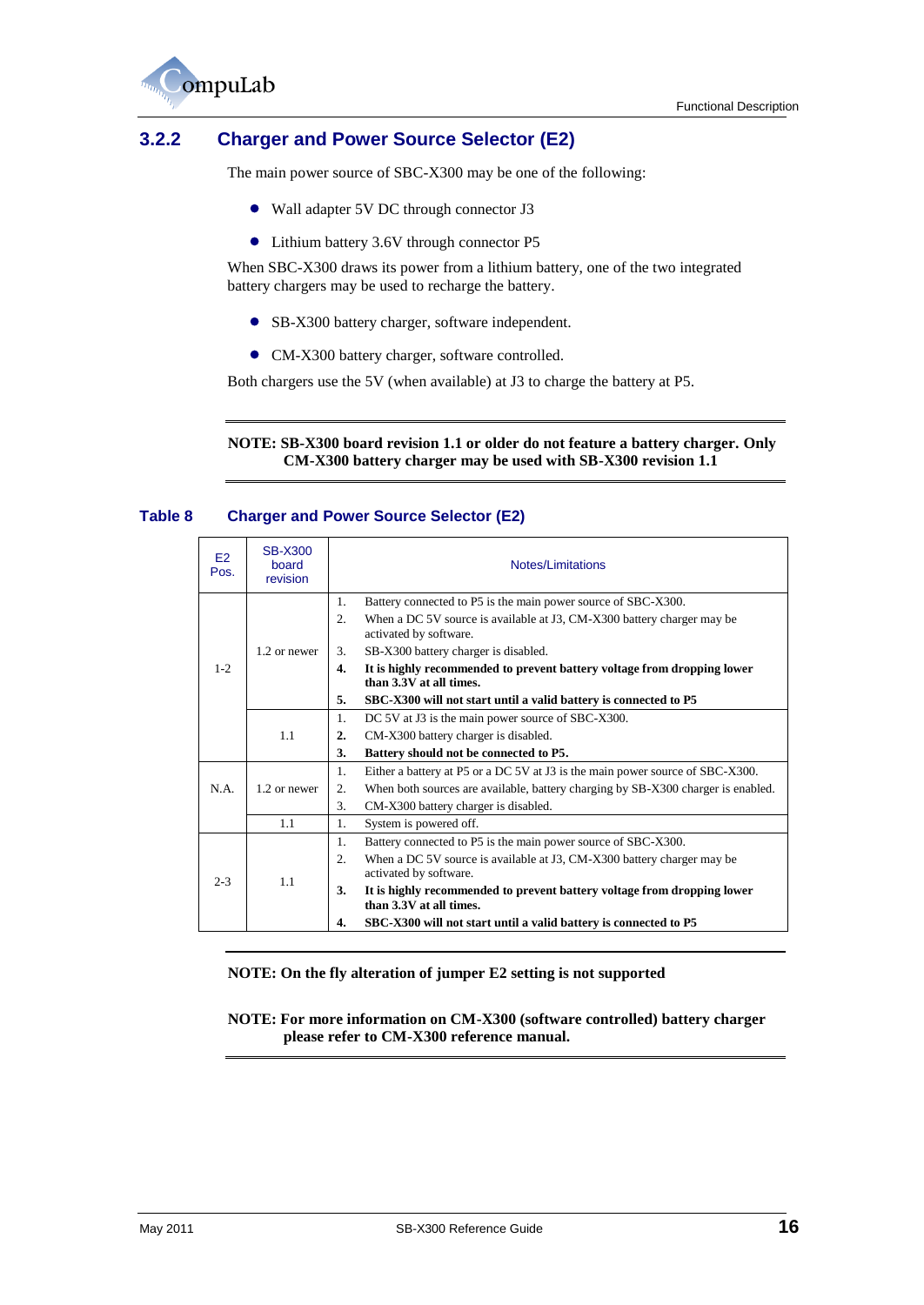

## <span id="page-16-0"></span>**3.2.3 Line Input and Microphone (J1)**

Standard 3.5mm audio jack.

#### <span id="page-16-4"></span>**Table 9 Line Input Jack (J1) Signals**

| Pin    | Signal  | <b>Description</b>               |
|--------|---------|----------------------------------|
| Tip    | INL-MIC | Connected to AUD-INL-MIC on CAMI |
| Ring   | INR     | Connected to AUD-INR on CAMI     |
| Sleeve | GND     | Common                           |

## <span id="page-16-1"></span>**3.2.4 Line Output (J2)**

Standard 3.5mm audio jack.

#### <span id="page-16-5"></span>**Table 10 Line Output Jack (J2) Signals**

| Pin    | Signal | <b>Description</b>            |
|--------|--------|-------------------------------|
| Tip    | OUTL   | Connected to AUD-OUTL on CAMI |
| Ring   | OUTR   | Connected to AUD-OUTR on CAMI |
| Sleeve | GND    | Common                        |

## <span id="page-16-2"></span>**3.2.5 Power Jack (J3)**

5V DC input jack, Compatible with power supply adaptor 209C10020 available from CompuLab. Please refer to section [3.2.2](#page-15-0) for more information on SBC-X300 power.

#### <span id="page-16-6"></span>**Table 11 Power Jack (J3) Signals**

| Pin      | Signal   | <b>Description</b> |
|----------|----------|--------------------|
| Internal | $+5$ VDC | 5.0 VDC            |
| Sleeve   | GND      | GND                |

## <span id="page-16-3"></span>**3.2.6 CAMI Connectors (P1, P2)**

CM-X300 board interface connectors. For signal descriptions please refer to CM-X300 reference manual.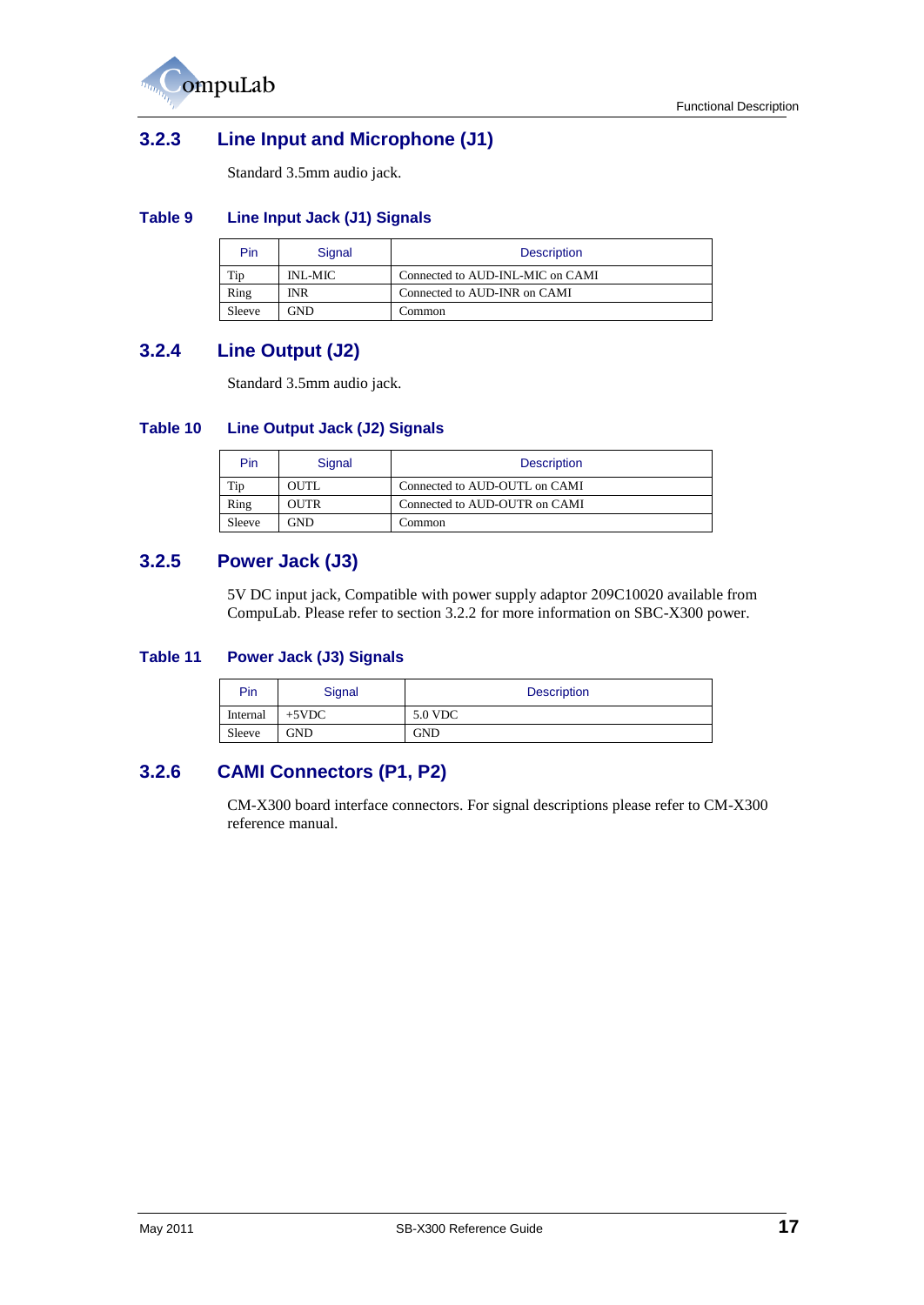

## <span id="page-17-0"></span>**3.2.7 TOPPLY LCD Connector (P3)**

The TOPPOLY LCD connector (P15) allows seamless integration with the TD035STEE1 LCD module available from CompuLab. LCD interface, control, power and touch-screen interface signals are routed to this connector.

### <span id="page-17-1"></span>**Table 12 LCD Connector (P3) Signals**

| Pin No. | Signal         | <b>Description</b>                                    |
|---------|----------------|-------------------------------------------------------|
| 1       | GND            | <b>GND</b>                                            |
| 2       | YU             | Touch panel. Connected to AC97_TS_YP on CAMI.         |
| 3       | XR             | Touch panel. Connected to AC97_TS_XP on CAMI.         |
| 4       | YL             | Touch panel. Connected to AC97_TS_YM on CAMI.         |
| 5       | XL             | Touch panel. Connected to AC97_TS_XM on CAMI.         |
| 6       | GND            | GND                                                   |
| 7       | N.C.           | No connect                                            |
| 8       | N.C.           | No connect                                            |
| 9       | <b>GND</b>     | <b>GND</b>                                            |
| 10      | N.C.           | No connect                                            |
| 11      | N.C.           | No connect                                            |
| 12      | N.C.           | No connect                                            |
| 13      | N.C.           | No connect                                            |
| 14      | N.C.           | No connect                                            |
| 15      | GND            | <b>GND</b>                                            |
| 16      | N.C.           | No connect                                            |
| 17      | <b>XRES</b>    | Reset. Connected to I2C GPIO3 4 on CAMI.              |
| 18      | N.C.           | No connect                                            |
| 19      | N.C.           | No connect                                            |
| 20      | <b>VDC</b>     | 3.3 VDC                                               |
| 21      | <b>GND</b>     | <b>GND</b>                                            |
| 22      | B <sub>0</sub> | <b>GND</b>                                            |
| 23      | B1             | Connected to LCD-B1 on CAMI.                          |
| 24      | B <sub>2</sub> | Connected to LCD-B2 on CAMI.                          |
| 25      | B3             | Connected to LCD-B3 on CAMI.                          |
| 26      | <b>B</b> 4     | Connected to LCD-B4 on CAMI.                          |
| 27      | <b>B5</b>      | Connected to LCD-B5 on CAMI.                          |
| 28      | <b>GND</b>     | <b>GND</b>                                            |
| 29      | G <sub>0</sub> | Connected to LCD-G0 on CAMI.                          |
| 30      | G1             | Connected to LCD-G1 on CAMI.                          |
| 31      | G2             | Connected to LCD-G2 on CAMI.                          |
| 32      | G3             | Connected to LCD-G3 on CAMI.                          |
| 33      | G4             | Connected to LCD-G4 on CAMI.                          |
| 34      | G5             | Connected to LCD-G5 on CAMI.                          |
| 35      | GND            | <b>GND</b>                                            |
| 36      | R0             | GND                                                   |
| 37      | R1             | Connected to LCD-R1 on CAMI.                          |
| 38      | R2             | Connected to LCD-R2 on CAMI.                          |
| 39      | R3             | Connected to LCD-R3 on CAMI.                          |
| 40      | R4             | Connected to LCD-R4 on CAMI.                          |
| 41      | R5             | Connected to LCD-R5 on CAMI.                          |
| 42      | GND            | <b>GND</b>                                            |
| 43      | <b>VDDIO</b>   | $VCC3_3$                                              |
| 44      | N.C.           | No connect                                            |
| 45      | GND            | <b>GND</b>                                            |
| 46      | <b>PCLK</b>    | Connected to LCD-SCK on CAMI.                         |
| 47      | GND            | <b>GND</b>                                            |
| 48      | DE             | Connected to LCD-DE on CAMI.                          |
| 49      | <b>DOUT</b>    | Serial data output. Connected to I2C_GPIO3_1 on CAMI. |
|         |                |                                                       |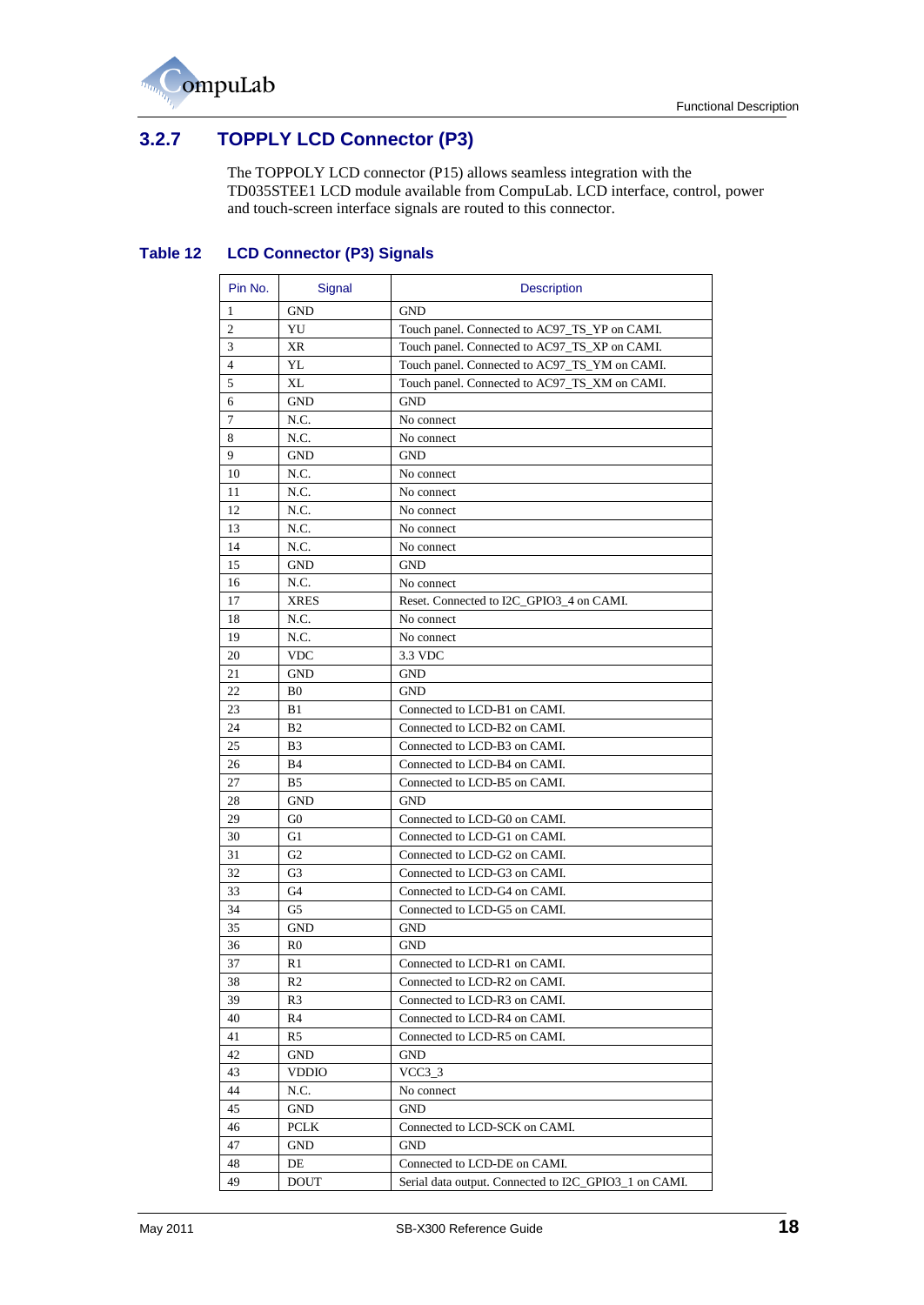

| Pin No. | Signal       | <b>Description</b>                                    |
|---------|--------------|-------------------------------------------------------|
| 50      | <b>XCS</b>   | Serial chip select. Connected to I2C GPIO3 3 on CAMI. |
| 51      | DIN          | Serial data input. Connected to I2C GPIO3 0 on CAMI.  |
| 52      | N.C.         | No connect                                            |
| 53      | SCL.         | Serial clock input. Connected to I2C GPIO3 2 on CAMI. |
| 54      | <b>VSYNC</b> | Connected to LCD-FRM on CAMI                          |
| 55      | <b>HSYNC</b> | Connected to LCD-LP on CAMI                           |
| 56      | N.C.         | No connect                                            |
| 57      | N.C.         | No connect                                            |
| 58      | LED-         | White LED supply, '-' terminal                        |
| 59      | $LED+$       | White LED supply, '+' terminal                        |
| 60      | <b>GND</b>   | <b>GND</b>                                            |

All LCD data, clock and control signals are terminated with 51 Ohm serial dumping resistors.

Connecting different LCD panels to SB-X300 is possible with CompuLab's CONEMFPC + CONLCD-GEN-V2 solution.

- CONEMFPC adaptor board connects directly to the connector P3 on the SB-X300 and mates it to a FPC connector.
- CONLCD–GEN–V2 adaptor board provides a convenient 100-mil header to route the signals from an FPC connector.
- 40-lead FPC cable required in order to interconnect between CONEMFPC and CONLCD–GEN–V2 FPC connectors.

See the CompuLab part numbers for the accessories listed above in the [Table 13.](#page-18-1)

#### <span id="page-18-1"></span>**Table 13 Accessories for Connecting Generic LCD**

| <b>Name</b>     | P/N        | <b>Description</b>                                                        |
|-----------------|------------|---------------------------------------------------------------------------|
| <b>CONEMFPC</b> | 503R010110 | Assembled PCB, CONEMFPC                                                   |
| CONLCD-GEN-V2   | 503R101301 | Assembled PCB, CONLCD-GEN-V2                                              |
| 40-lead FPC     | 410X60401  | Cable, FFC, $40 \text{ cont}$ , $0.5 \text{mm}$ pitch, $L = 30 \text{cm}$ |

## <span id="page-18-0"></span>**3.2.8 COM-C Serial Port (P4)**

This is a full-modem serial interface with RS-232 levels. TTL levels may be also available on custom order. The interface header is 2 x 5-pin 100mil header and it is compatible with "Krista-Micro P/N 12-762" serial adapter cable.

#### <span id="page-18-2"></span>**Table 14 COM-C Serial Port (P4) Signals**

| Pin No.        | Signal     | <b>Description</b>           |
|----------------|------------|------------------------------|
|                | <b>DCD</b> | RS-232 version of COM-C-DCD# |
| $\mathfrak{D}$ | RXD#       | RS-232 version of COM-C-RX   |
| $\mathcal{F}$  | TXD#       | RS-232 version of COM-C-TX   |
| 4              | <b>DTR</b> | RS-232 version of COM-C-DTR# |
| $\overline{5}$ | <b>GND</b> | <b>GND</b>                   |
| 6              | <b>DSR</b> | RS-232 version of COM-C-DSR# |
|                | <b>RTS</b> | RS-232 version of COM-C-RTS# |
| 8              | <b>CTS</b> | RS-232 version of COM-C-CTS# |
| 9              | <b>RI</b>  | RS-232 version of COM-C-RI#  |
| 10             | N.C.       | No connect                   |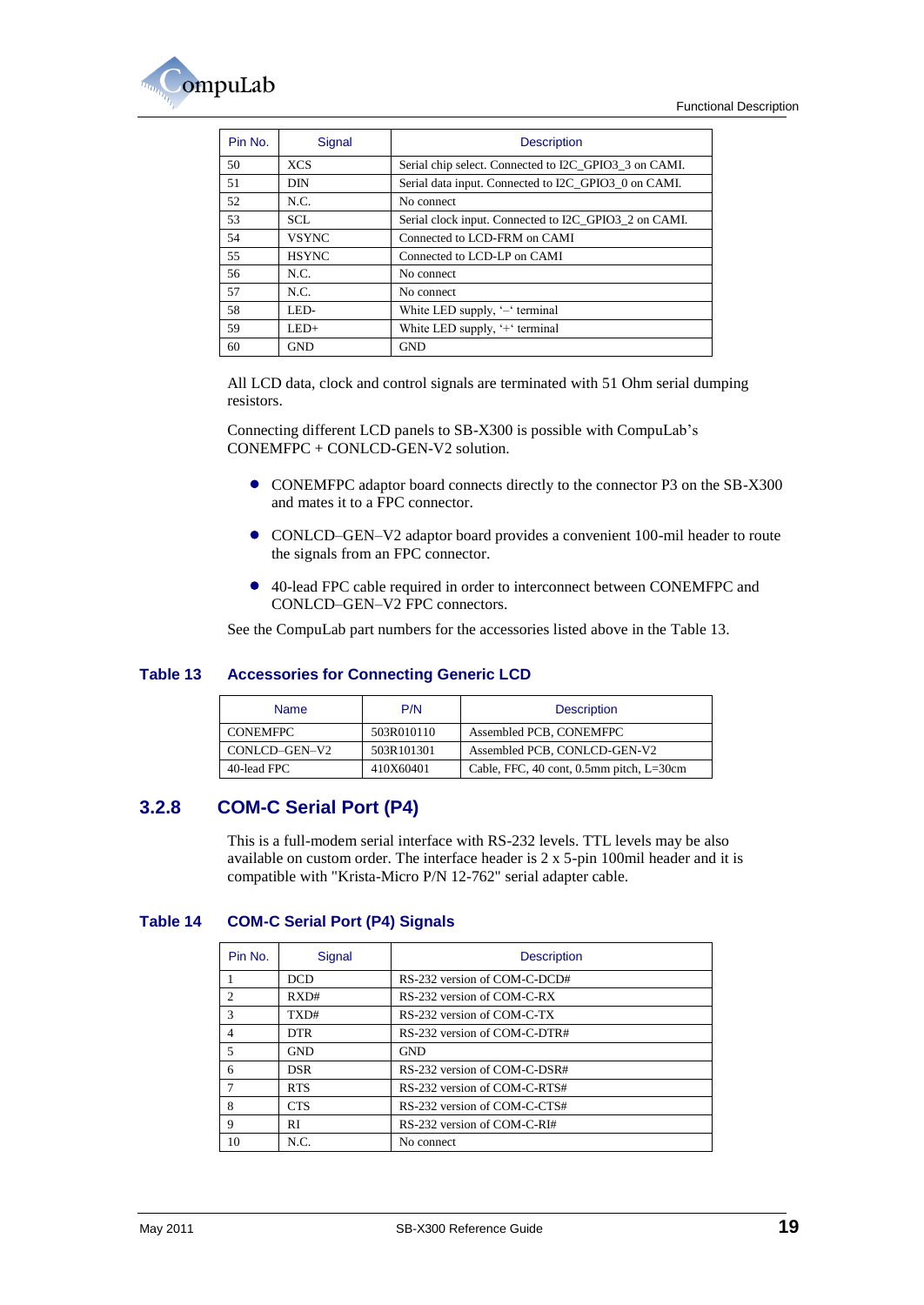

## <span id="page-19-0"></span>**3.2.9 Battery Connector (P5)**

Lithium battery connector, a battery connected to P5 may be used as the main power source of SBC-X300. P5 mates with Molex P/N 87439-0300. Please refer to section [3.2.2](#page-15-0) for more information on SBC-X300 power.

#### <span id="page-19-2"></span>**Table 15 Battery Connector (P5) Signals**

| Pin No. | Signal      | <b>Description</b>        |
|---------|-------------|---------------------------|
|         | <b>VBAT</b> | Battery voltage           |
|         | <b>TBAT</b> | Battery thermistor output |
|         | <b>GND</b>  | Common wire               |

## <span id="page-19-1"></span>**3.2.10 SSP and COM-D Serial Port, RS-485 (P6)**

The interface header is 2 x 5-pin 100mil header.

SSP part of P6 provides access to the PXA3xx's SSP3 port routed directly through the CAMI connectors.

The second part of P6 features a full-duplex RS-485 version of the COM-D serial interface. Differential pairs are terminated near the driver by a 120 Ohm differential termination. Transmit is enabled by the COM-D-RTS# signal on CAMI.

**NOTE: RS-232 version of the COM-D port is available on connector P15. Please refer to section [3.2.19](#page-26-0) for more information.**

#### <span id="page-19-3"></span>**Table 16 SSP and COM-D RS-485 Serial Port (P6) Signals**

| Pin No. | Signal          | <b>Description</b>        |
|---------|-----------------|---------------------------|
|         | SSP_SFRM        | SSP SFRM signal           |
| 2       | <b>TXP</b>      | RS-485 Transmit pair '+'. |
| 3       | <b>SSP SCLK</b> | SSP SCLK signal           |
| 4       | <b>TXN</b>      | RS-485 Transmit pair '-'  |
| 5       | <b>SSP TXD</b>  | SSP TXD signal            |
| 6       | <b>RXP</b>      | RS-485 Receive pair '+'   |
| $\tau$  | SSP_RXD         | SSP RXD signal            |
| 8       | <b>RXN</b>      | RS-485 Receive pair '-'   |
| 9       | <b>GND</b>      | <b>GND</b>                |
| 10      | <b>GND</b>      | <b>GND</b>                |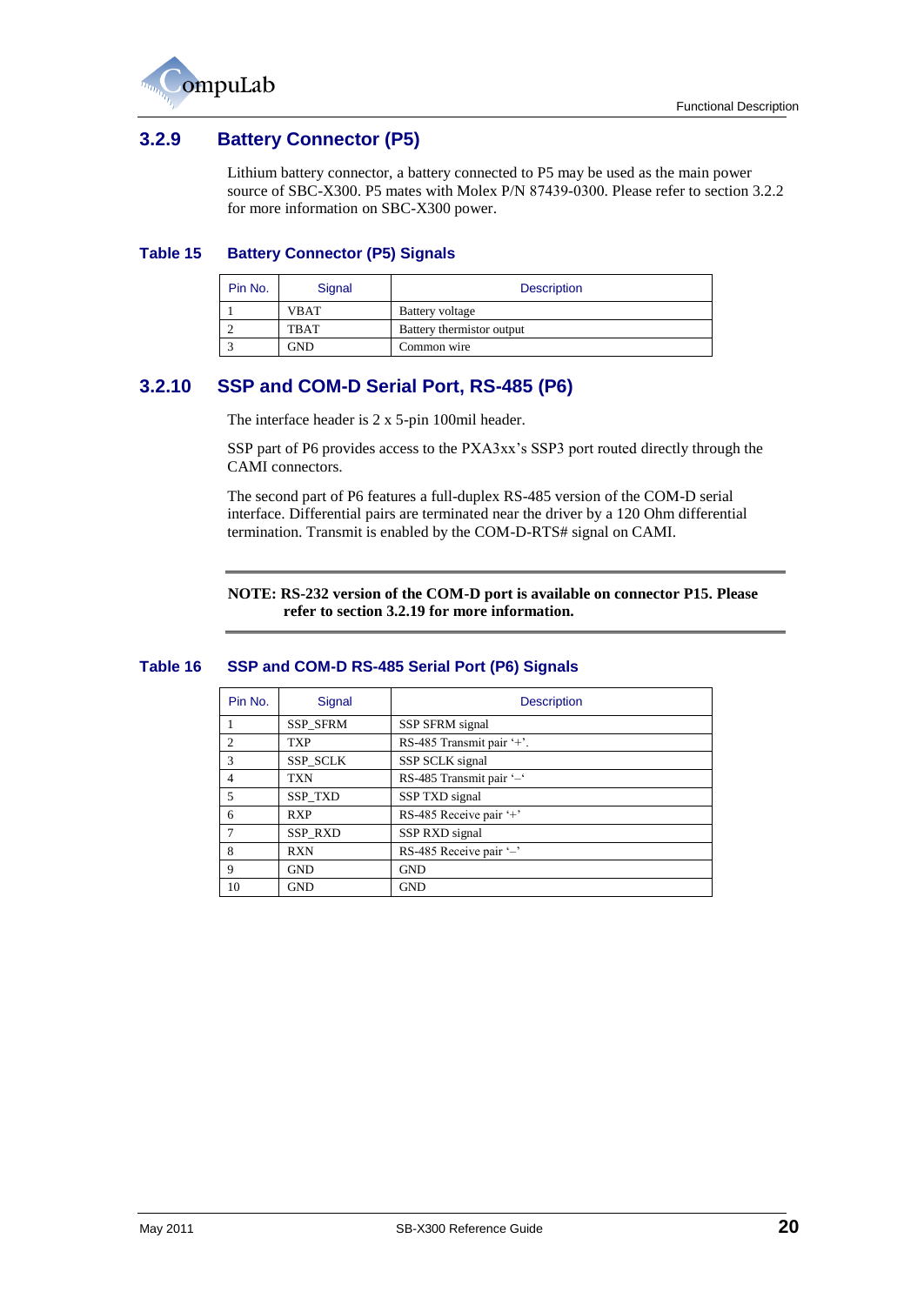

## <span id="page-20-0"></span>**3.2.11 Ethernet (P7)**

SB-X300 is equipped with a standard Ethernet RJ-45 connector and magnetics. P7 provides access to the ETH1 port on CAMI. The connector is equipped with two signaling LED's.

#### <span id="page-20-3"></span>**Table 17 Ethernet Connector (P7) Signals**

| Pin No.       | Signal     | <b>Description</b>                                    |
|---------------|------------|-------------------------------------------------------|
|               | TXP        | Transmit pair '+'                                     |
|               | TXN        | Transmit pair '-'                                     |
| $\mathcal{R}$ | <b>RXP</b> | Receive pair '+'                                      |
|               | TERM1      | Terminated by 75 Ohm and 1nF serial RC-circuit to GND |
|               | TERM1      | Terminated by 75 Ohm and 1nF serial RC-circuit to GND |
| 6             | <b>RXN</b> | Receive pair '-'                                      |
|               | TERM2      | Terminated by 75 Ohm and 1nF serial RC-circuit to GND |
| 8             | TERM2      | Terminated by 75 Ohm and 1nF serial RC-circuit to GND |

## <span id="page-20-1"></span>**3.2.12 USB Device (P8)**

P8 is a mini-USB type-AB connector, interfaced with the USB3 port of CM-X300. The USB3 port is protected from a short-circuit condition on VBUS, ESD (data signals only) and EMI (data signals only).

**NOTE: SBC-X300 does not supply 5V to VBUS pin of P8.**

#### <span id="page-20-4"></span>**Table 18 USB Device Connector (P8) Signals**

| Pin No. | Signal      | <b>Description</b>          |
|---------|-------------|-----------------------------|
|         | <b>VBUS</b> | 5.0 VDC                     |
|         | D-          | Connected to USB3-N on CAMI |
|         | $D+$        | Connected to USB3-P on CAMI |
|         | N.C.        | No connect                  |
|         | <b>GND</b>  | GND                         |

## <span id="page-20-2"></span>**3.2.13 USB Host (P9)**

P9 is a mini-USB type-AB connector, interfaced with the USB1 port of CM-X300. The USB1 port is protected from a short-circuit condition on VBUS, ESD (data signals only) and EMI (data signals only).

#### <span id="page-20-5"></span>**Table 19 USB Host Connector (P9) Signals**

| Pin No. | Signal      | <b>Description</b>          |  |
|---------|-------------|-----------------------------|--|
|         | <b>VBUS</b> | 5.0 VDC                     |  |
|         |             | Connected to USB1-N on CAMI |  |
|         | D+          | Connected to USB1-P on CAMI |  |
|         | N.C.        | No connect                  |  |
|         | <b>GND</b>  | GND                         |  |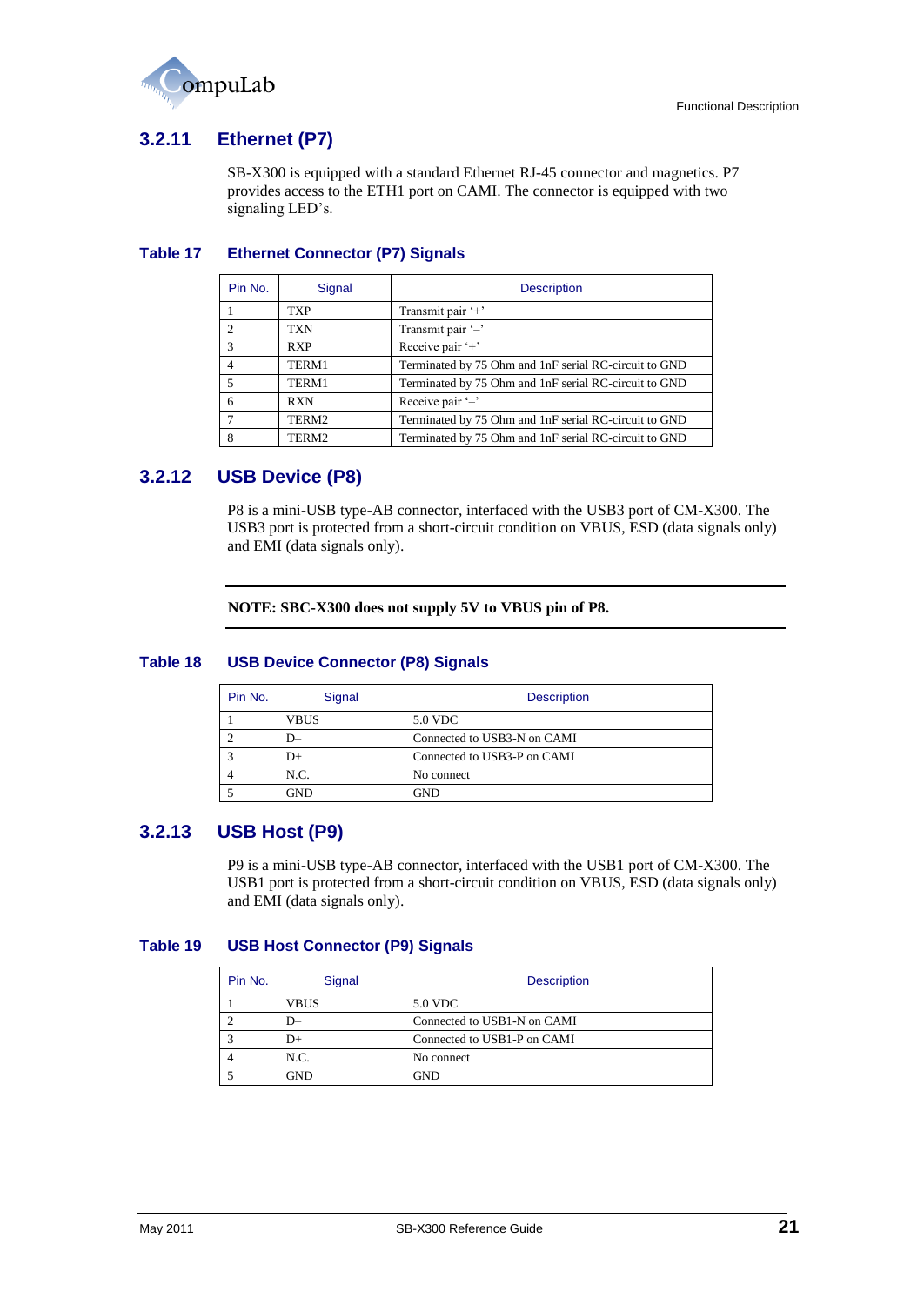

## <span id="page-21-0"></span>**3.2.14 USB Device/Host (P10)**

P10 is a mini-USB type-AB connector, interfaced with the USB2 port of CM-X300. The USB2 port is protected from a short-circuit condition on VBUS, ESD (data signals only) and EMI (data signals only).

#### <span id="page-21-1"></span>**Table 20 USB Device/Host Connector (P10) Signals**

| Pin No. | Signal | <b>Description</b>              |  |
|---------|--------|---------------------------------|--|
|         | VBUS   | 5.0 VDC                         |  |
|         | $D-$   | Connected to USB2-N on CAMI     |  |
|         | $D+$   | Connected to USB2-P on CAMI     |  |
|         | ID     | Connected to USB OTG ID on CAMI |  |
|         | GND    | GND                             |  |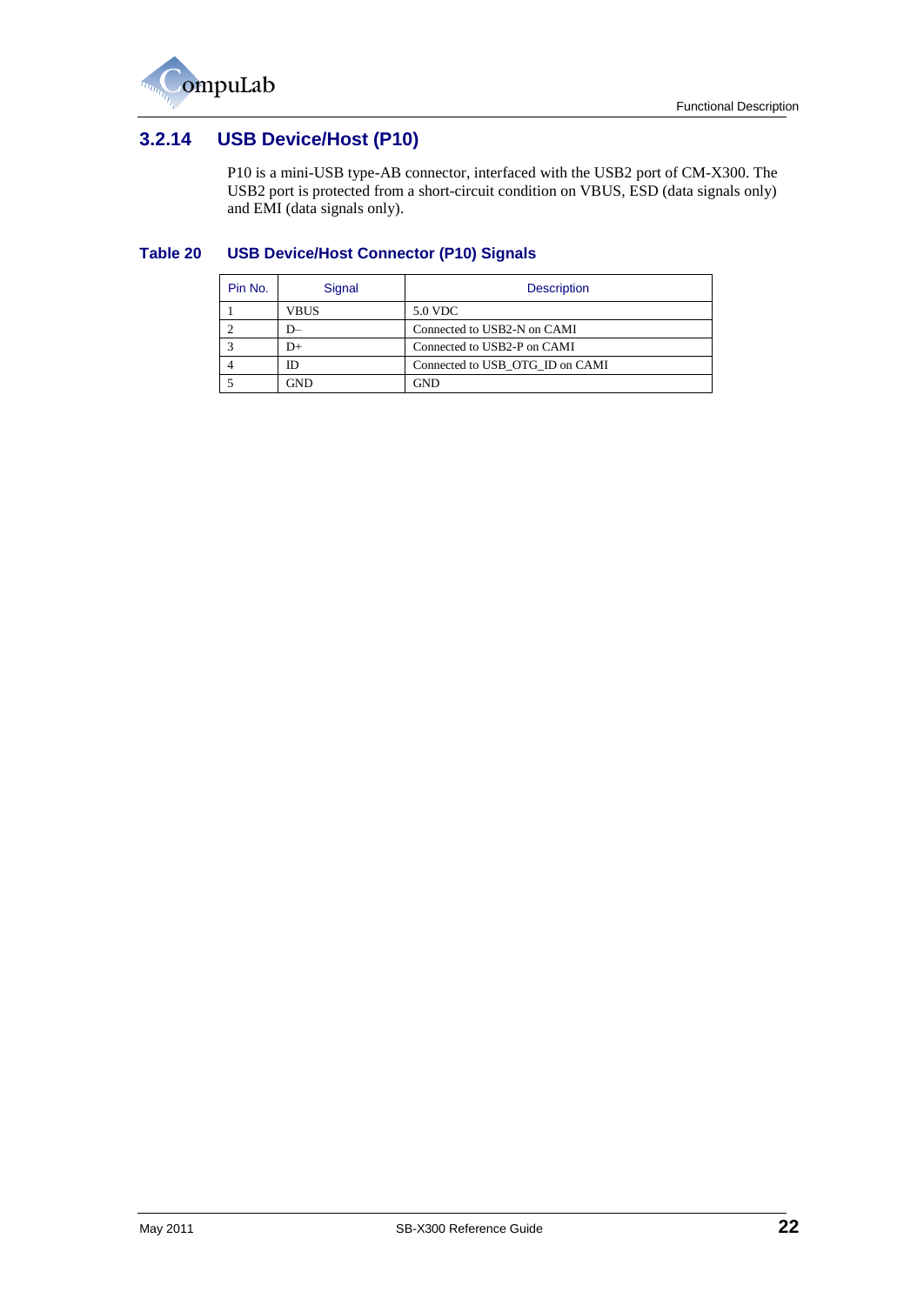

## <span id="page-22-2"></span><span id="page-22-0"></span>**3.2.15 General purpose FPC (P11)**

The General purpose FPC is a 40-pin 0.5mm FPC connector for general purpose usage.

The IDEFPC adaptor available from CompuLab allows interfacing signals on P11 with a 2x20 pin 100mil header

#### **NOTE: IDEFPC is not fully compatible with P11, see [Table 22](#page-23-0) for IDEFPC signal mapping.**

## <span id="page-22-1"></span>**Table 21 GPIO Connector (P11) Signals**

| Pin No.        | Signal           | <b>Description</b>             |  |
|----------------|------------------|--------------------------------|--|
| 1              | I2C_GPIO1_0      | Routed directly to CAMI signal |  |
| $\overline{c}$ | VCC <sub>5</sub> | 5.0 VDC                        |  |
| 3              | $I2C_GPIO1_1$    | Routed directly to CAMI signal |  |
| $\overline{4}$ | $I2C_GPIO1_2$    | Routed directly to CAMI signal |  |
| 5              | VCC <sub>5</sub> | 5.0 VDC                        |  |
| 6              | $I2C_GPIO1_3$    | Routed directly to CAMI signal |  |
| 7              | I2C_GPIO1_4      | Routed directly to CAMI signal |  |
| 8              | <b>GND</b>       | <b>GND</b>                     |  |
| 9              | I2C_GPIO1_5      | Routed directly to CAMI signal |  |
| 10             | I2C_GPIO1_6      | Routed directly to CAMI signal |  |
| 11             | <b>GND</b>       | <b>GND</b>                     |  |
| 12             | I2C_GPIO1_7      | Routed directly to CAMI signal |  |
| 13             | I2C_GPIO0_7      | Routed directly to CAMI signal |  |
| 14             | <b>GND</b>       | <b>GND</b>                     |  |
| 15             | I2C_GPIO0_6      | Routed directly to CAMI signal |  |
| 16             | I2C_GPIO0_5      | Routed directly to CAMI signal |  |
| 17             | <b>GND</b>       | <b>GND</b>                     |  |
| 18             | I2C_GPIO0_4      | Routed directly to CAMI signal |  |
| 19             | $I2C_GPI00_3$    | Routed directly to CAMI signal |  |
| 20             | <b>GND</b>       | <b>GND</b>                     |  |
| 21             | $I2C_GPIO0_2$    | Routed directly to CAMI signal |  |
| 22             | I2C_GPIO0_1      | Routed directly to CAMI signal |  |
| 23             | <b>GND</b>       | <b>GND</b>                     |  |
| 24             | I2C_GPIO0_0      | Routed directly to CAMI signal |  |
| 25             | GPIO81           | Routed directly to CAMI signal |  |
| 26             | <b>GND</b>       | <b>GND</b>                     |  |
| 27             | I2C-CLK          | Routed directly to CAMI signal |  |
| 28             | I2C-DATA         | Routed directly to CAMI signal |  |
| 29             | GPIO83           | Routed directly to CAMI signal |  |
| 30             | <b>GND</b>       | <b>GND</b>                     |  |
| 31             | GPIO84           | Routed directly to CAMI signal |  |
| 32             | GPIO88           | Routed directly to CAMI signal |  |
| 33             | GND              | <b>GND</b>                     |  |
| 34             | GPIO89           | Routed directly to CAMI signal |  |
| 35             | GPIO90           | Routed directly to CAMI signal |  |
| 36             | EXTWAKE#         | Routed directly to CAMI signal |  |
| 37             | <b>GND</b>       | <b>GND</b>                     |  |
| 38             | DF_WP#           | Routed directly to CAMI signal |  |
| 39             | N.C.             | No connect                     |  |
| 40             | RST_OUT#         | Routed directly to CAMI signal |  |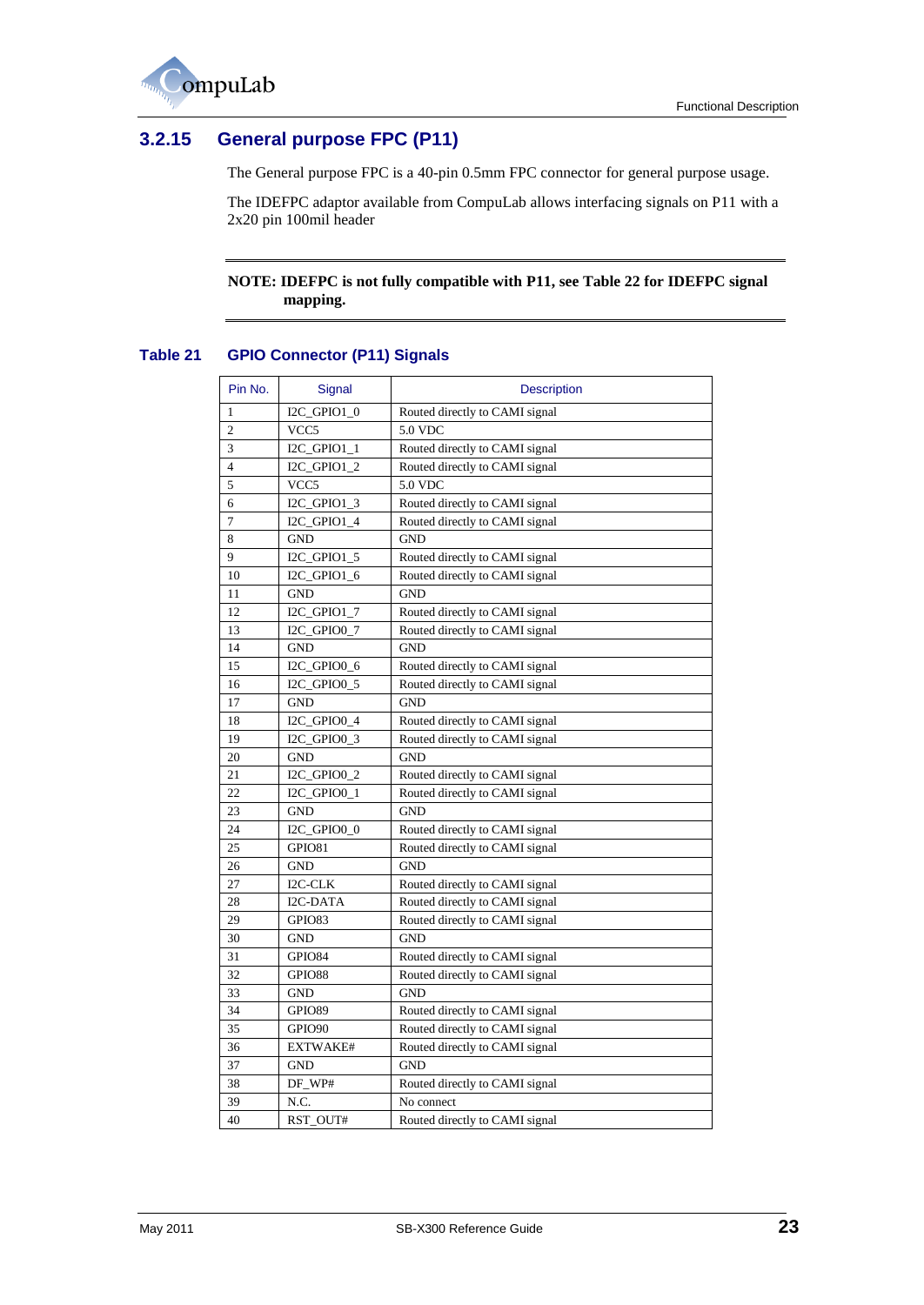

## <span id="page-23-1"></span><span id="page-23-0"></span>**Table 22 IDEFPC Signal Mapping**

| Pin No.        | <b>IDEFPC Signal</b>      | <b>Description</b>                                       |
|----------------|---------------------------|----------------------------------------------------------|
| 1              | RST_OUT#                  |                                                          |
| $\overline{c}$ | <b>GND</b>                |                                                          |
| 3              | I2C_GPIO0_7               |                                                          |
| $\overline{4}$ | $\text{I2C\_GPIO1\_0}$    |                                                          |
| 5              | $\overline{12}C$ _GPIO0_6 |                                                          |
| 6              | $I2C_GPIO1_1$             |                                                          |
| $\tau$         | I2C_GPIO0_5               |                                                          |
| 8              | I2C_GPIO1_2               |                                                          |
| 9              | I2C_GPIO0_4               |                                                          |
| 10             | I2C_GPIO1_3               |                                                          |
| 11             | I2C_GPIO0_3               |                                                          |
| 12             | I2C_GPIO1_4               |                                                          |
| 13             | I2C_GPIO0_2               |                                                          |
| 14             | I2C_GPIO1_5               |                                                          |
| 15             | $I2C_GPIOO_1$             |                                                          |
| 16             | I2C_GPIO1_6               |                                                          |
| 17             | I2C_GPIO0_0               |                                                          |
| 18             | I2C_GPIO1_7               |                                                          |
| 19             | <b>GND</b>                |                                                          |
| 20             | N.C.                      |                                                          |
| 21             | N.C.                      |                                                          |
| 22             | <b>GND</b>                |                                                          |
| 23             | GPIO83                    |                                                          |
| 24             | <b>GND</b>                |                                                          |
| 25             | GPIO88                    |                                                          |
| 26             | <b>GND</b>                |                                                          |
| 27             | I2C-CLK                   |                                                          |
| 28             | <b>GND</b>                |                                                          |
| 29             | GPIO90                    |                                                          |
| 30             | <b>GND</b>                |                                                          |
| 31             | I2C-DATA                  |                                                          |
| 32             | N.C.                      |                                                          |
| 33             | DF_WP#                    |                                                          |
| 34             | N.C.                      |                                                          |
| 35             | GPIO84                    |                                                          |
| 36             | EXTWAKE#                  |                                                          |
| 37             | GPIO81                    |                                                          |
| 38             | GPIO89                    |                                                          |
| 39             | $LED*$                    | Connecting this pin to GND will light the LED on IDEFPC. |
| 40             | <b>GND</b>                |                                                          |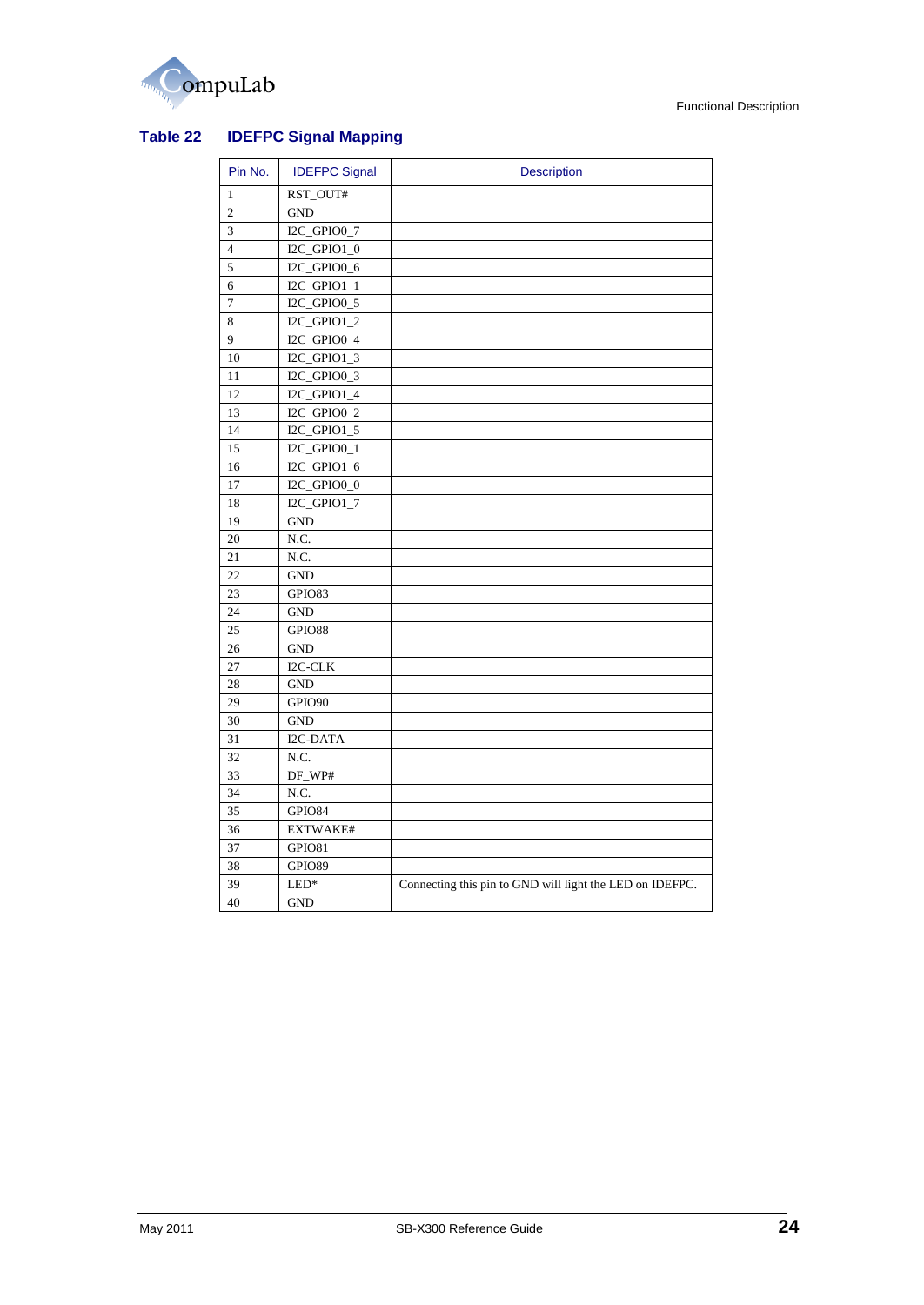

# <span id="page-24-0"></span>**3.2.16 Camera Interface (P12)**

Mating connector order details: ELCO 24-5602-030-000-829

| Pin No.        | Signal            | <b>Description</b>                      |  |
|----------------|-------------------|-----------------------------------------|--|
| 1              | <b>AGND</b>       | <b>GND</b>                              |  |
| $\overline{2}$ | <b>FLASH</b>      | Connected to I2C_GPIO2_0 on CAMI        |  |
| 3              | DATA0             | Connected to CIF_DD0 on CAMI            |  |
| $\overline{4}$ | <b>SDA</b>        | I2C data, connected to I2C_SDA on CAMI  |  |
| 5              | DATA1             | Connected to CIF DD1 on CAMI            |  |
| 6              | <b>SCL</b>        | I2C clock, connected to I2C_SCL on CAMI |  |
| $\overline{7}$ | DATA <sub>2</sub> | Connected to CIF DD2 on CAMI            |  |
| 8              | <b>STANDBY</b>    | Connected to I2C_GPIO2_2 on CAMI        |  |
| 9              | DATA3             | Connected to CIF_DD3 on CAMI            |  |
| 10             | <b>PCLK</b>       | Connected to CIF PCLK on CAMI           |  |
| 11             | DATA4             | Connected to CIF DD4 on CAMI            |  |
| 12             | VDDC(1.8V)        | 1.8V camera supply                      |  |
| 13             | DATA5             | Connected to CIF DD5 on CAMI            |  |
| 14             | <b>MCLK</b>       | Connected to CIF MCLK on CAMI           |  |
| 15             | DATA6             | Connected to CIF DD6 on CAMI            |  |
| 16             | <b>RESET</b>      | Connected to I2C GPIO2 3 on CAMI        |  |
| 17             | DATA7             | Connected to CIF DD7 on CAMI            |  |
| 18             | <b>VSYNC</b>      | Connected to CIF FV on CAMI             |  |
| 19             | DATA8             | Connected to CIF DD8 on CAMI            |  |
| 20             | <b>HSYNC</b>      | Connected to CIF_LV on CAMI             |  |
| 21             | DATA9             | Connected to CIF DD9 on CAMI            |  |
| 22             | NC                | No connect                              |  |
| 23             | NC                | No connect                              |  |
| 24             | NC                | No connect                              |  |
| 25             | <b>SHUTTER</b>    | Connected to I2C_GPIO2_1 on CAMI        |  |
| 26             | VAAS(2.8V)        | 2.8V camera supply                      |  |
| 27             | NC                | No connect                              |  |
| 28             | VDDQ(2.8V)        | 2.8V camera supply                      |  |
| 29             | <b>DGND</b>       | <b>GND</b>                              |  |
| 30             | VAAM(2.8V)        | 2.8V camera supply                      |  |
|                |                   |                                         |  |

## <span id="page-24-1"></span>**Table 23 Camera Interface (P12) Signals**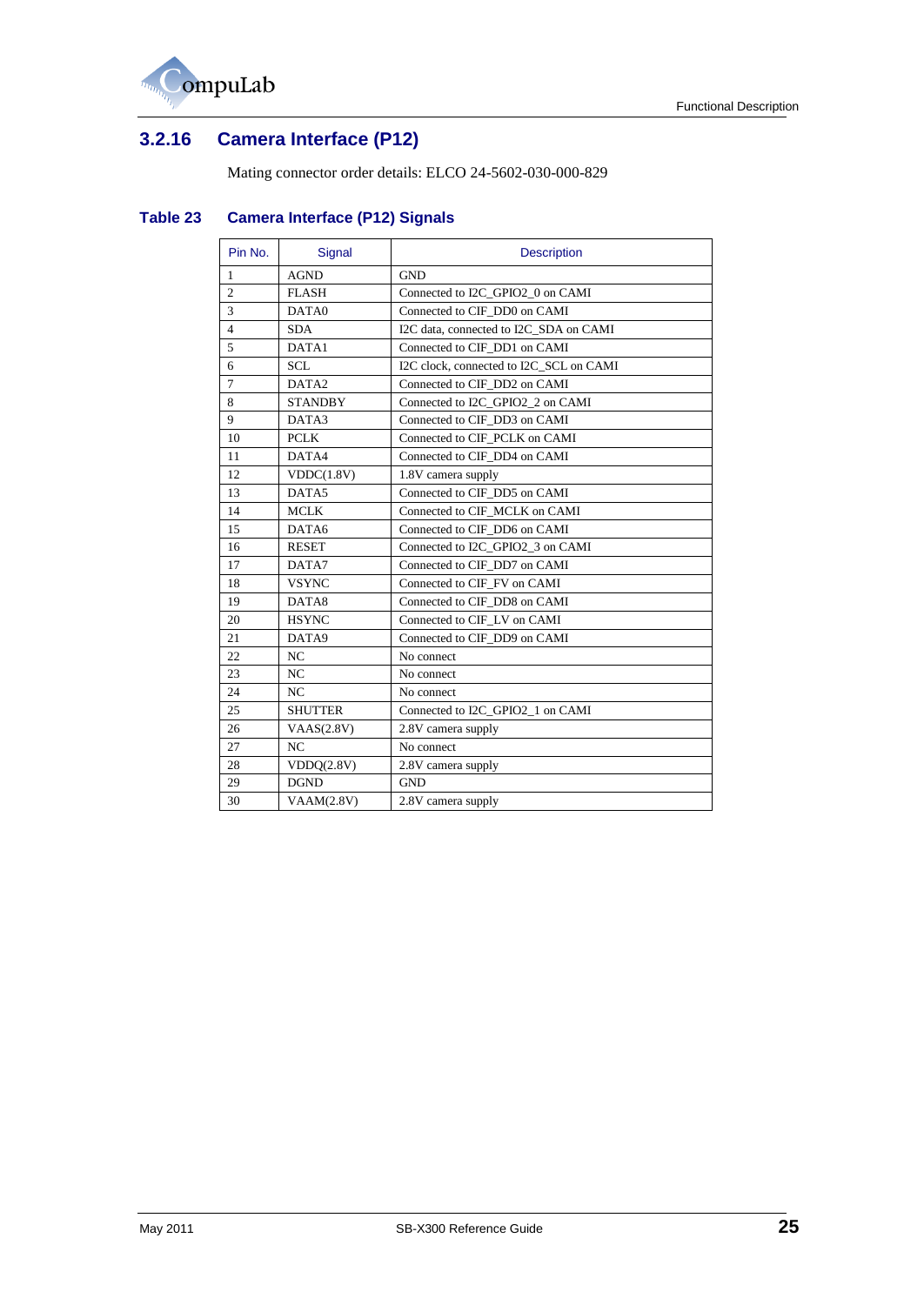



## <span id="page-25-0"></span>**3.2.17 Keypad FPC (P13)**

The keypad FPC is a 20-pin 0.5mm FPC connector.

The KEYPAD (CompuLab P/N: 503M100100) accessory available from CompuLab is compatible with P13.

### <span id="page-25-2"></span>**Table 24 Keypad Connector (P13) Signals**

| Pin No.                  | Signal     | <b>Description</b>                |
|--------------------------|------------|-----------------------------------|
| 1                        | KP-MKIN0   | Connects directly to CAMI signal. |
| $\mathfrak{D}$           | KP-MKIN1   | Connects directly to CAMI signal. |
| 3                        | KP-MKIN2   | Connects directly to CAMI signal. |
| $\overline{\mathcal{L}}$ | KP-MKIN3   | Connects directly to CAMI signal. |
| 5                        | <b>INT</b> | Connects directly to CAMI signal. |
| 6                        | KP-MKIN4   | Connects directly to CAMI signal. |
| 7                        | KP-MKIN5   | Connects directly to CAMI signal. |
| 8                        | KP-MKIN6   | Connects directly to CAMI signal. |
| 9                        | KP-MKIN7   | Connects directly to CAMI signal. |
| 10                       | ONKEY#     | Connects directly to CAMI signal. |
| 11                       | KP-MKOUT0  | Connects directly to CAMI signal. |
| 12                       | KP-MKOUT1  | Connects directly to CAMI signal. |
| 13                       | KP-MKOUT2  | Connects directly to CAMI signal. |
| 14                       | KP-MKOUT3  | Connects directly to CAMI signal. |
| 15                       | <b>GND</b> | <b>GND</b>                        |
| 16                       | KP-MKOUT4  | Connects directly to CAMI signal. |
| 17                       | KP-MKOUT5  | Connects directly to CAMI signal. |
| 18                       | N.C.       | No connect                        |
| 19                       | N.C.       | No connect                        |
| 20                       | <b>GND</b> | <b>GND</b>                        |

## <span id="page-25-1"></span>**3.2.18 MMC/SD Socket (P14)**

P14 is a standard 3.3V push-push type MMC/SD card socket.

#### <span id="page-25-3"></span>**Table 25 MMC/SD Socket (P14) Signals**

| Pin No. | Signal           | <b>Description</b>                                                 |  |
|---------|------------------|--------------------------------------------------------------------|--|
| 1       | DAT3             | Connected to MMC1 DAT3 on CAMI                                     |  |
| 2       | <b>CMD</b>       | Connected to MMC1 CMD0 on CAMI                                     |  |
| 3       | VSS <sub>1</sub> | <b>GND</b>                                                         |  |
| 4       | <b>VDD</b>       | 3.3 VDC                                                            |  |
| 5       | CLK.             | Connected to MMC1_CLK on CAMI                                      |  |
| 6       | VSS2             | <b>GND</b>                                                         |  |
| $\tau$  | DAT <sub>0</sub> | Connected to MMC1_DAT0 on CAMI                                     |  |
| 8       | DAT1             | Connected to MMC1 DAT1 on CAMI                                     |  |
| 9       | DAT <sub>2</sub> | Connected to MMC1_DAT2 on CAMI                                     |  |
| 10      | <b>GND</b>       | <b>GND</b>                                                         |  |
| 11      | CD               | SB-X300 board revisions 1.1 or older - Connected to GPIO82 on CAMI |  |
|         |                  | SB-X300 board revisions 1.2 or newer - Connected to GPIO84 on CAMI |  |
|         |                  | SB-X300 board revisions 1.2 or older - Connected to GPIO85 on CAMI |  |
| 12      | WP               | SB-X300 board revisions 1.3 or newer - Connected to GPIO89 on CAMI |  |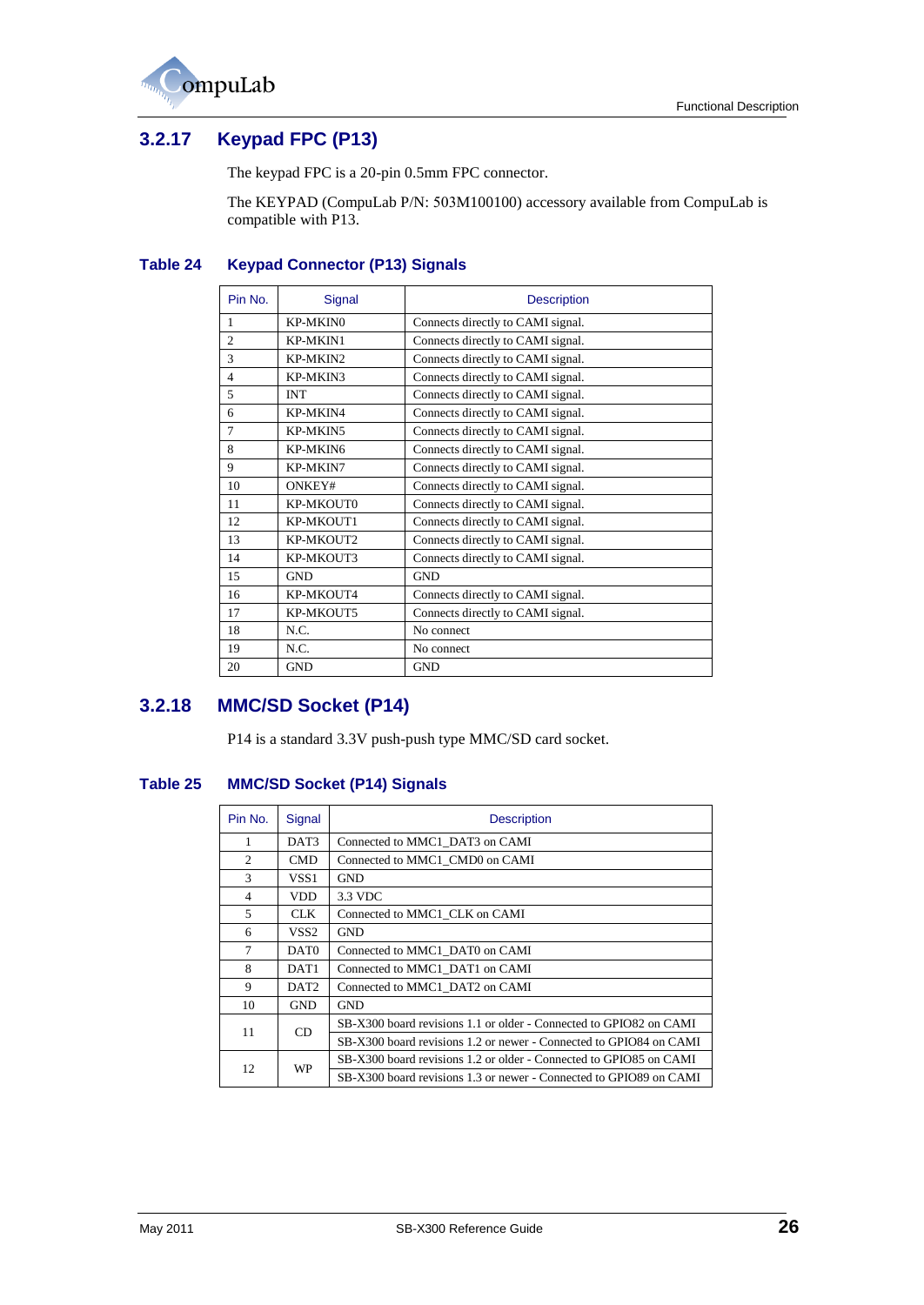

## <span id="page-26-0"></span>**3.2.19 CRT and COM-D Serial Port, RS-232 (P15)**

The CRT and COM-D FPC is a 20-pin 0.5mm FPC connector.

The CRT part of P15 connector is interfaced with analog RGB and HSYNC/VSYNC signals for a CRT display.

The COM-D part of P15 is an RS-232 version of the COM-D CAMI port (RXD-TXD-RTS-CTS).

#### <span id="page-26-1"></span>**Table 26 CRT and COM-D RS-232 Serial Port (P15) Signals**

| Pin No.        | Signal               | <b>Description</b>                  |
|----------------|----------------------|-------------------------------------|
| 1              | N.C.                 | No connect                          |
| $\overline{c}$ | <b>UART2_RS_RXD</b>  | RS-232 version of COM-D RXD signal  |
| 3              | <b>UART2 RS TXD</b>  | RS-232 version of COM-D TXD signal  |
| $\overline{4}$ | N.C.                 | No connect                          |
| 5              | <b>GND</b>           | <b>GND</b>                          |
| 6              | N.C.                 | No connect                          |
| $\overline{7}$ | UART2_RS_RTS#        | RS-232 version of COM-D RTS# signal |
| 8              | <b>UART2_RS_CTS#</b> | RS-232 version of COM-D CTS# signal |
| 9              | N.C.                 | No connect                          |
| 10             | <b>GND</b>           | <b>GND</b>                          |
| 11             | CRT HSYNC            | <b>CRT</b> Horizontal Sync          |
| 12             | <b>GND</b>           | <b>GND</b>                          |
| 13             | CRT VSYNC            | <b>CRT</b> Vertical Sync            |
| 14             | <b>GND</b>           | <b>GND</b>                          |
| 15             | CRT B                | CRT Blue analog output              |
| 16             | <b>GND</b>           | <b>GND</b>                          |
| 17             | CRT G                | CRT Green analog output             |
| 18             | <b>GND</b>           | <b>GND</b>                          |
| 19             | CRT R                | CRT Red analog output               |
| 20             | <b>GND</b>           | <b>GND</b>                          |

Accessories available from CompuLab allow interfacing signals available at P15 with standard DB-9 (serial port) and DB-15 (CRT) connectors.

#### <span id="page-26-2"></span>**Table 27 Accessories for Connecting CRT and Serial Cable to P15**

| <b>Name</b> | P/N        | <b>Description</b>               |
|-------------|------------|----------------------------------|
| CONFDB9-15  | 503R010100 | Assembled PCB, CONFDB9-15        |
| 20-lead FPC | 182P02000S | Cable, FPC, 20 cont, 0.5mm pitch |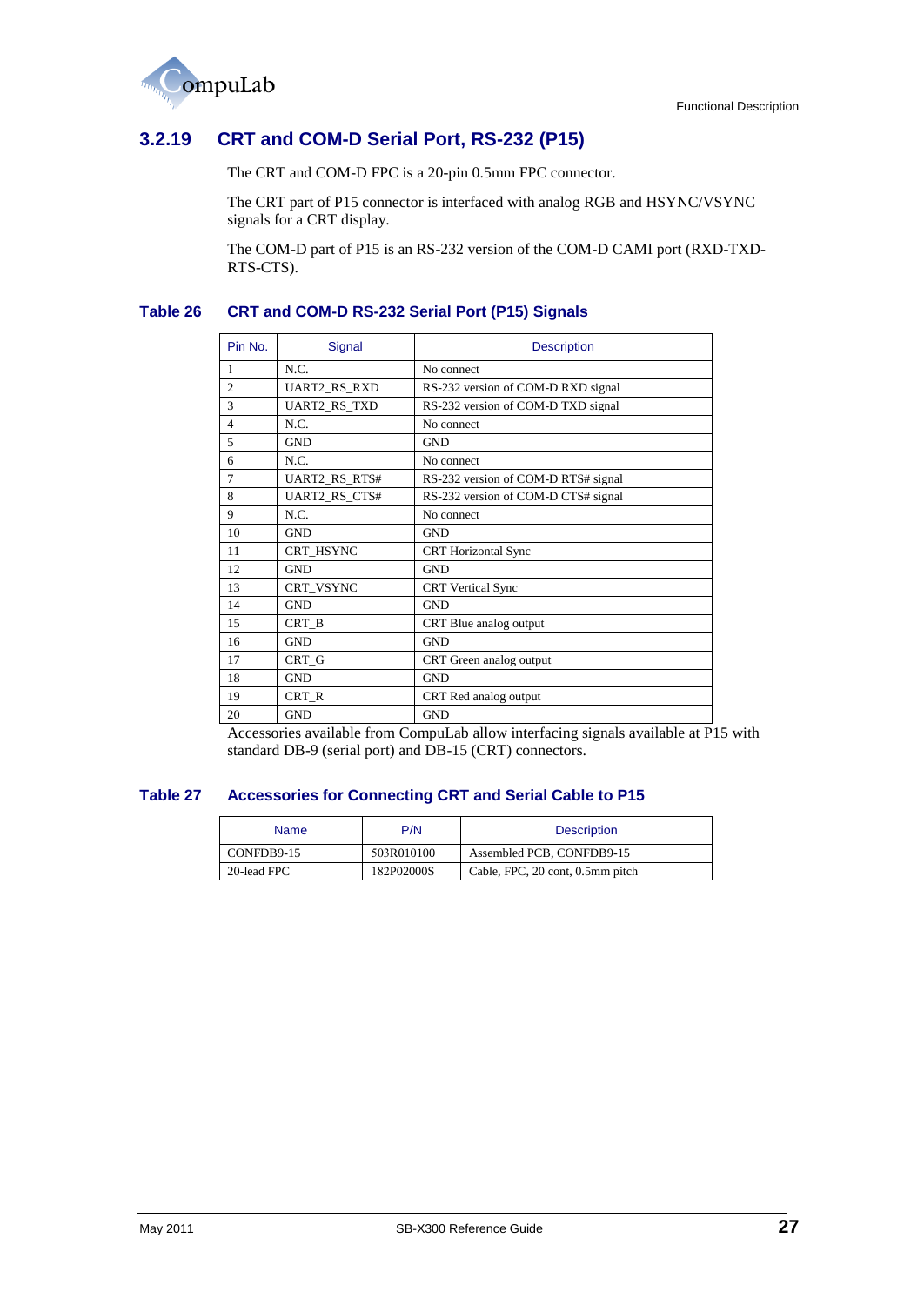

## <span id="page-27-0"></span>**3.2.20 COM-A Serial Console (P16)**

This is an RX-TX only RS-232 serial console connector. It matches to a Wieson P/N G9913HT0104-001 or a Famos Technology P/N A129-199D10170 DB-9 adapter cables.

#### <span id="page-27-1"></span>**Table 28 COM-A Console Connector (P16) Signals**

| Pin No.        | Signal     | <b>Description</b>            |  |
|----------------|------------|-------------------------------|--|
|                | <b>TXD</b> | Connected to COM-A-TX on CAMI |  |
| $\overline{2}$ | N.C.       | No connect                    |  |
| 3              | <b>RXD</b> | Connected to COM-A-RX on CAMI |  |
| $\overline{4}$ | N.C.       | No connect                    |  |
| 5              | N.C.       | No connect                    |  |
| 6              | N.C.       | No connect                    |  |
|                | N.C.       | No connect                    |  |
| 8              | <b>GND</b> | <b>GND</b>                    |  |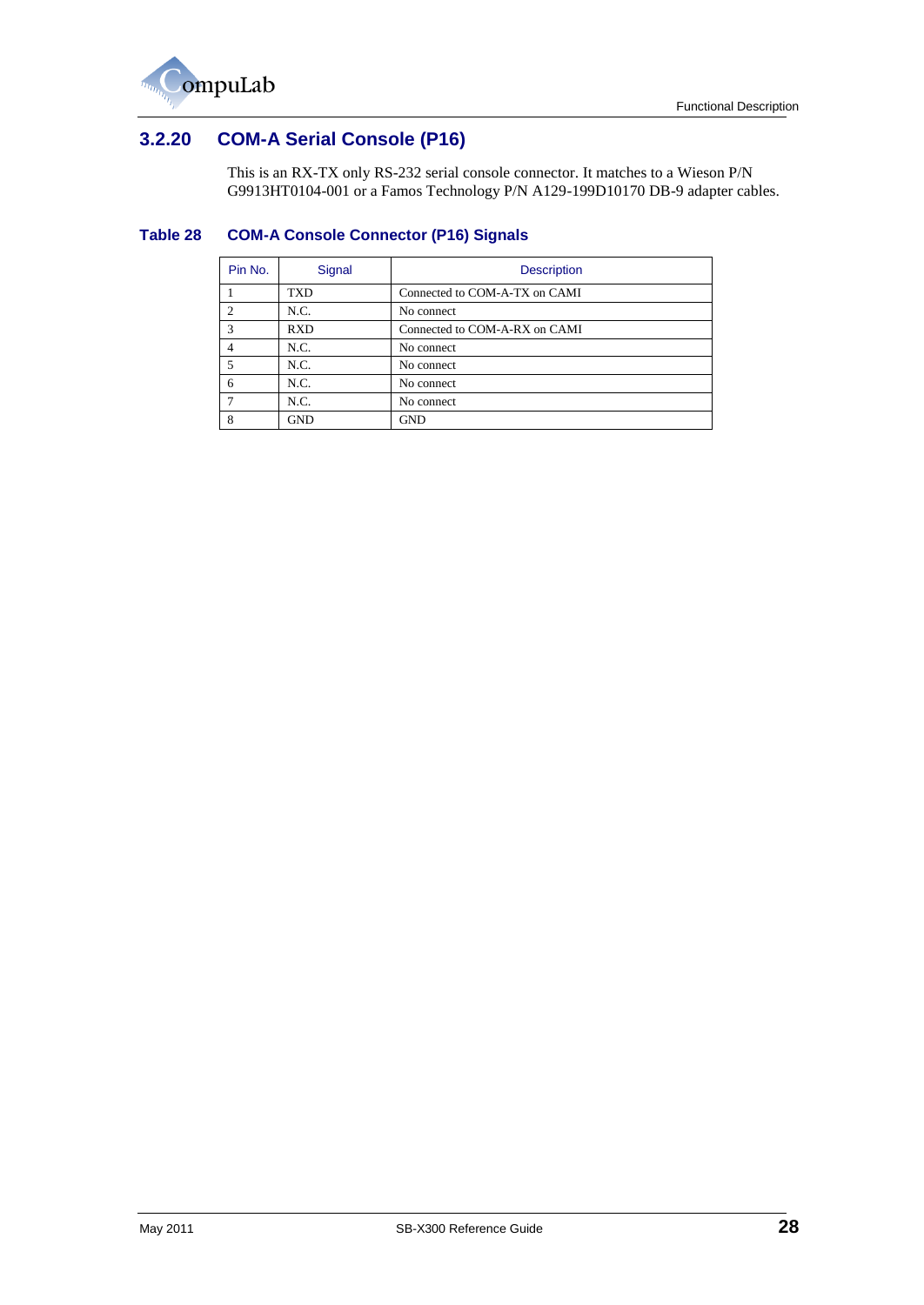

# <span id="page-28-0"></span>**3.3 Application Information**

## <span id="page-28-1"></span>**3.3.1 Reset button (SW1)**

The reset button is routed directly to the CAMI RST-IN# pin. For more information on RST-IN# signal please refer to CM-X300 reference guide.

### <span id="page-28-2"></span>**3.3.2 General purpose button (SW2)**

The general purpose button (SW2) is connected to the PMIC\_EXTWAKE# CAMI signal. When SW2 is pressed, PMIC\_EXTWAKE# signal goes high (SB-X300 board revisions 1.3 and later) or low (SB-X300 board revision 1.2). For more information on PMIC\_EXTWAKE# signal please refer to CM-X300 reference guide.

**NOTE: SB-X300 board revisions 1.1 or older do not feature a general purpose button.**

## <span id="page-28-3"></span>**3.3.3 Debug LED (DS1)**

The Debug LED is routed directly to CAMI GPIO80 signal. The LED will turn ON when GPIO80 is defined as non-open-drain and its logic state is high.

## <span id="page-28-4"></span>**3.3.4 SB-X300 charger LEDs (DS2, DS3)**

SB-X300 charger LEDs are controlled by SB-X300 battery charger fault and status signals. SB-X300 charger status and fault signals are also available at AUX\_GPIO3\_5 and AUX\_GPIO3\_6 CAMI signals.

DS2 and DS3 indicate the charger state. The table below summarizes all available states.

#### <span id="page-28-5"></span>**Table 29 DS2 and DS3 LEDs states**

| DS <sub>2</sub> | DS <sub>3</sub> | AUX GPIO3 6 | AUX GPIO3 5 | <b>Charging state</b>                                  |
|-----------------|-----------------|-------------|-------------|--------------------------------------------------------|
| OFF             | OFF             | High        | High        | Charge completed with no<br>fault (Inhibit) or Standby |
| OFF             | OΝ              | High        | LOW         | Charging in progress                                   |
| ON              | OFF             | Low         | High        | Fault                                                  |

**NOTE: SB-X300 board revisions 1.1 or older do not feature Charger LEDs**